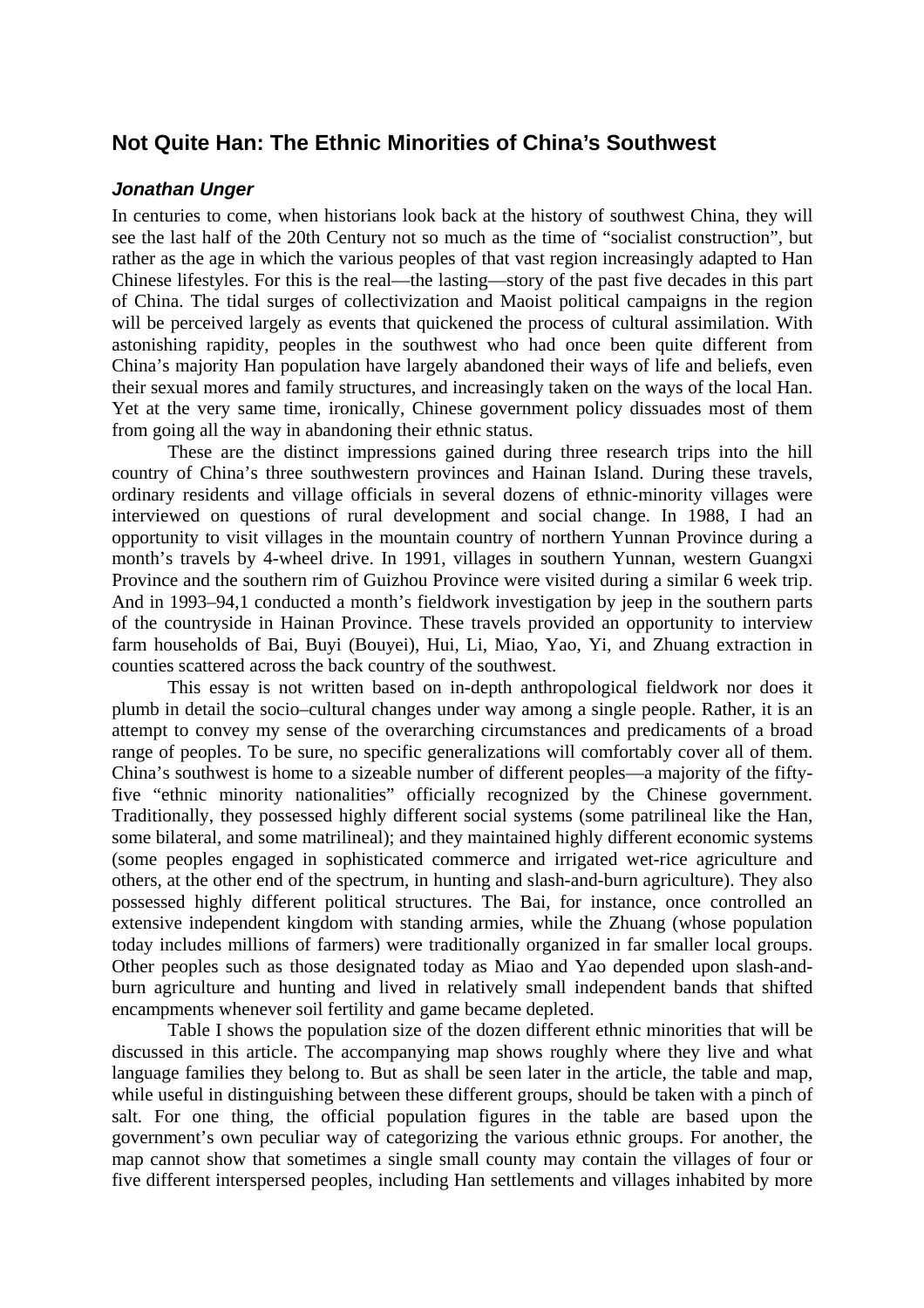than one ethnic group. The map gives a false impression of the southwest as composed of a patchwork of large single-ethnicity blocks.

## Table 1

| <b>Official Category</b> | <b>Population (1990)</b> | <b>Normal geographic location</b> |
|--------------------------|--------------------------|-----------------------------------|
|                          | census)                  |                                   |
| Bai                      | 1,595,000                | Valleys                           |
| Buyi                     | 2,545,000                | Hill country                      |
| Dai                      | 1,025,000                | Valleys                           |
| Hani                     | 1,245,000                | Hill country                      |
| Hui<br>(for<br>Yunnan    | 440,000*                 | Valleys/hill country              |
| only)                    |                          |                                   |
| Jingpo                   | 119,000                  | Mountains                         |
| Li                       | 1,111,000                | Hill country                      |
| Lisu                     | 575,000                  | Hill country/mountains            |
| Naxi                     | 278,000                  | Valleys/hill country              |
| Miao                     | 7,398,000                | Mountains                         |
| Yao                      | 2,134,000                | Mountains                         |
| Yi                       | 6,572,000                | Hill country/mountains            |
| Zhuang                   | 15,490,000               | Valleys/hill country              |

**\*** 1982 census figure (Minzuxue yu xiandaihua (Ethnic Studies & Modernization), *1985:* 2, p. 11).

## The Historical Legacy

Living so near to one another, the indigenous peoples of the southwest have long influenced each other, and thus the "traditional" societies of these peoples were constantly changing. Han immigrants who moved into this environment in turn were influenced by the local mores of their new neighbors. When I conducted interviews in Han villages throughout this region, it was obvious that the Han customs accordingly differ a bit from district to district. But it was also apparent in my travels to villages both Han and non-Han that the weight of the local interactions between ethnic groups had been very much in the direction of absorption of Han traits—either directly from the Han settlers or through the intermediation of other ethnic minorities who had already been acculturated to Han ways.

Among some of the peoples I visited, such as the Bai or the Zhuang, the adoption of local Han lifestyles had long preceded the Communist government's ascension to power in 1949–50. A slow process of assimilation has been under way for many centuries. Indeed, throughout Chinese history the assimilation of other peoples has been one of the principal means by which the Chinese empire and Han Chinese culture have expanded outward, intermingling with and absorbing one people after another on the periphery of the empire. The wealthy Yunnan merchant village that Francis Hsu examined in his 1948 classic, *Under the Ancestor's Shadow: Kinship. Personality, and Social Mobility in Village China*—the community that, for generations of Western university students, has epitomized upper-class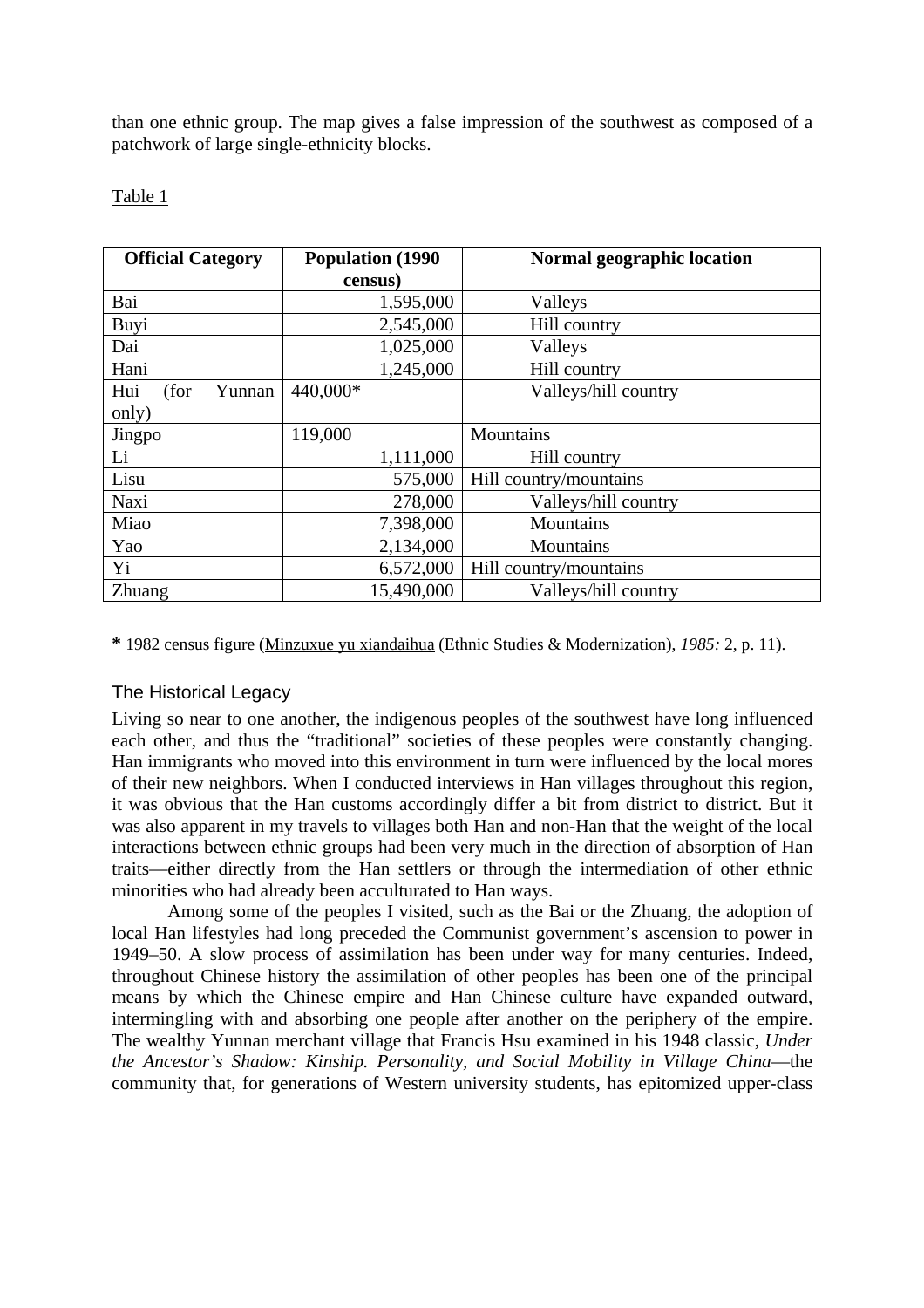rural Chinese life—was in fact entirely inhabited by Bai people who, while retaining their own language at home, had long ago absorbed Chinese mores and practiced them to a tee.<sup>1</sup>

Unlike the Bai, who were excellent wet-rice agriculturalists and adept at commerce, not all of the indigenous populations of the southwest were in a position to keep their territories intact in the face of Han immigration. Over the centuries, the Han advance into the region was accompanied by the slow retreat of most of the indigenous peoples southward and upward into the mountains.<sup>2</sup> The consequence is that in Yunnan, where a bit over a third of the population is listed as belonging to the ethnic minorities, 70% of these peoples today live in mountainous districts.<sup>[3](#page-2-2)</sup> In Hainan, the progressive penetration of Han settlers pushed almost all of the indigenous Li people into the southern half of the island province. Today the Li comprise  $47\%$  $47\%$  of the population of the six southern-most counties;<sup>4</sup> and within these southern counties, as I discovered in my travels, they are located largely in the hill country away from the agriculturally richer lowland coast.

Fortunately, this type of relocation of peoples throughout the southwest did not usually entail conquest or the campaigns of near-extermination that characterized white penetration of the United States and Australia. The process was often far less brutal. The pioneering Han farmers were more intensive agriculturalists than most of the tribal peoples, and over the centuries they acquired the arable land originally occupied by these groups as much through economic competition as through force of arms.<sup>[5](#page-2-4)</sup>

This push into non-Han lands continued after the establishment of the People's Republic of China. One of the avenues of penetration was provided by the new system of state farms. Under the old Chinese imperial dynasties, the spread of the Han population and their economic endeavors into regions such as the southwest had sometimes been promoted by military colonies of Chinese soldier–farmers. During the Mao era, state farms in the

<span id="page-2-0"></span><sup>&</sup>lt;sup>1</sup> While treating the community as quintessentially Chinese, at one point Hsu notes that "In West Town both sexes dress like other Chinese and all women past thirty have bound feet, but everybody speaks Min Chia as the mother tongue. In addition, most men and fewer women speak the Yunnanese dialect with a local accent". *Under the Ancestor's Shadow* (New York: Anchor Books, 1967 edition), p. 18. What is today called the Thai people used to refer to themselves and their language simply as the *Min Chia* (*minjia*), a Chinese term meaning "commoner" or "civilian" (perhaps initially used by the Thai in counter-distinction to Chinese military colonies, where *Hanyu* was spoken). That is, the Min Chia thought of themselves not as a separate people but as a local variety of civilian Chinese. An interesting book on the Min Chia/Bai is C. P. Fitzgerald, *The Tower of Five Glories: A Study of the Min Chia of Ta Li, Yunnan (London: The Cresset Press, 1941). Two recent articles are* Colin Mackerras, "Aspects of Thai Culture: Change and Continuity in a Yunnan Nationality", *Modern China*, vol. 14, no. 1 (January 1988), pp. 51–84; and David Y. H. Wu, "Culture Change and Ethnic Identity Among Minorities in China", in *Ethnicity & Ethnic Groups in China*, ed. Chien Chiao and Nicholas Tapp (Hong Kong: New Asia College, 1989), esp. pp. 15–18.

<span id="page-2-1"></span> $2$  On the historical process of Han immigration and the consequences for the indigenous populations, see C. P. Fitzgerald, *The Southern Expansion of the Chinese People* (Canberra: Australian National University Press, 1972), Ch. 4. Fitzgerald writes that in previous historical eras the peoples who occupied Yunnan's mountain areas, "the 'raw' or 'uncivilized' in Chinese terms, were largely left to themselves. Very little conscious and planned effort was made to bring them under Chinese influence, so long as they kept the peace … Chinese policy, on the other hand, lethargic although it seemed to be, was based on the conviction that time would bring all the peoples of Yunnan within the full pale of Chinese civilization; a century this way or that did not matter" (pp. 74–5). The ascension of the Communist Party altered official perceptions and dramatically has accelerated this process.

<span id="page-2-2"></span><sup>3</sup> *Minzuxue yu xiandaihua* (Ethnic Studies and Modernization), no. 2, 1985, p. 11.

<span id="page-2-3"></span><sup>4</sup> *1993 Hainan sheng tongji nianjian* (1993 Hainan Provincial Statistical Yearbook).

<span id="page-2-4"></span><sup>&</sup>lt;sup>5</sup> This 'commercial' conquest of land is repeatedly apparent, e.g., in the life stories related in Hsiao-t'ung Fei and Chih-I Chang, *Earthbound China: A Study of Rural Economy in Yunnan* (London: Routledge & Kegan Paul, 1948).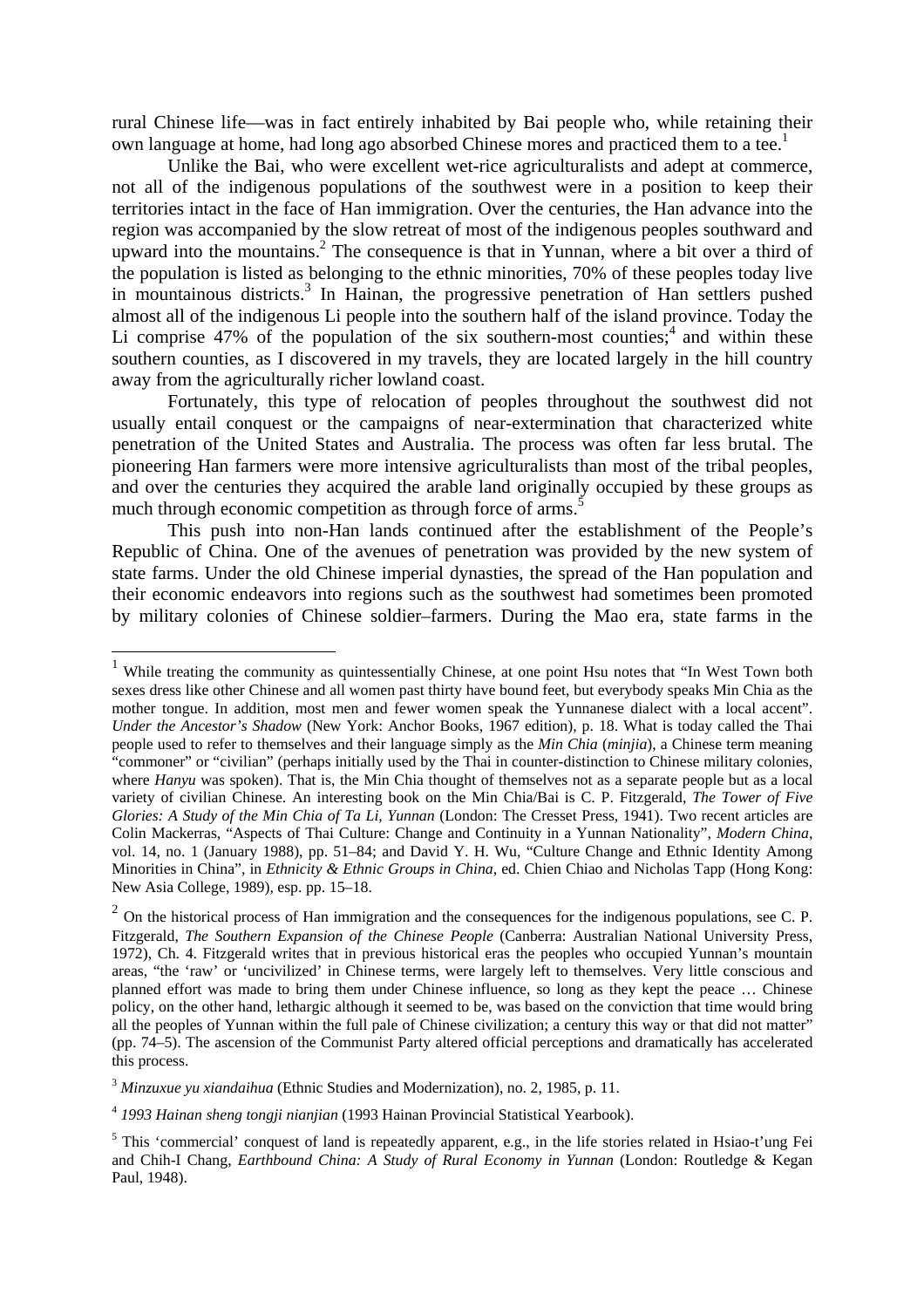southwest similarly constituted Han Chinese outposts in non-Han territory. From the 1950s onwards these state farms, which were organized at times under the auspices of the People's Liberation Army, recruited demobilized soldiers and peasants from the overcrowded provinces to the north, and later in the late 1960s and l970s absorbed large numbers of young people dispatched from China's cities.

Sometimes the indigenous peoples were forced out by the new plantations, especially where they had been engaging in slash-and-burn agriculture and hunting, and they were obliged to settle in higher, poorer mountain country. Elsewhere, such as in the Red River valley in southern Yunnan or in Hainan Province (where I conducted research at four state farms in 1993), the state farms incorporated the village sites of the indigenous people, who were employed to help staff them. Normally outnumbered by Han, they were expected to live a Han-style life under a Han-style work regimen.<sup>6</sup>

Even for the great majority of the ethnic minorities who continued to live beyond the reach of state farms, the advent of socialism and of grassroots Party organization provided a dramatically effective means of penetration. The political conformity demanded in Maoist times meant conformity to Han ways. Education generally has meant education in *Hanyu* (Mandarin Chinese). New farming practices meant adoption of Han techniques and of the crops favored by the Han. During the most oppressive parts of the Maoist period, for instance during the Cultural Revolution of 1966–69, non-conformity to Han ways was interpreted by many local Han officials and farmers as deviations from Chairman Mao's teachings, and sometimes officials and mobs alike destroyed the local peoples' religious sites and forcibly imposed Han social practices.<sup>[7](#page-3-1)</sup> During other periods, though, it appears that the authorities' efforts to enforce assimilation were not specifically intended to denigrate and deracinate the local peoples; rather, they were unconscious reflections of the Han populace's assumptions of superiority. The extremist acts of the Cultural Revolution period were repudiated after a few years as counter-productive, and during the Deng Xiaoping era the government was careful to adopt non-coercive policies in the southwest.

While the assimilation of these non-Han populations has progressed decade by decade, government efforts have not been particularly effective in the regions to the west and north—regions occupied by peoples such as the Uighurs of Xinjiang Province, the Tibetans, and the Mongol herders of Inner Mongolia. These peoples' sense of self-identity has been bolstered by belief in a major world religion—Islam and Buddhism—which they can counterpoise to Han claims of superiority, and in the cases of the Uighurs and Mongols by a large concentration of fellow Turkic peoples and Mongols on the other side of China's border. Fueled by government suspicions, Chinese officials have lashed out periodically with campaigns of repression. Han dominance is explicitly backed up in these regions by standing armies.

The southwest is quite different. The only people there who have cross-border affiliations with any potential political ramifications are the Dai of Xishuangbanna Prefecture in southern Yunnan, who can look across to the large numbers of fellow up-country Dai in

<span id="page-3-0"></span> $6$  In Hainan, the region in China with the largest concentration of state farms, I was able to conduct interviews at four rubber plantations. While the most northern of these state farms contains practically no Li at all, each that lies further south contains progressively higher numbers. At the most southern of the four, situated in territory that was inhabited almost entirely by Li until the 1950s, a bit more than half of the farm's 23,000 residents are Li, and many of them daily need to rub shoulders with Han co-workers and supervisors. They tend to occupy the lower manual positions, and according to the statistics that I gathered, Han families in these four state farms enjoy incomes 43% higher than the Li households.

<span id="page-3-1"></span> $<sup>7</sup>$  A good summary of this period appears in A. Tom Grunfeld, "In Search of Equality: Relations between</sup> China's Ethnic Minorities and the Majority Han", *Bulletin of Concerned Asian Scholars*, Vol. 17, No. 1 (January/March 1985), pp. 64–5.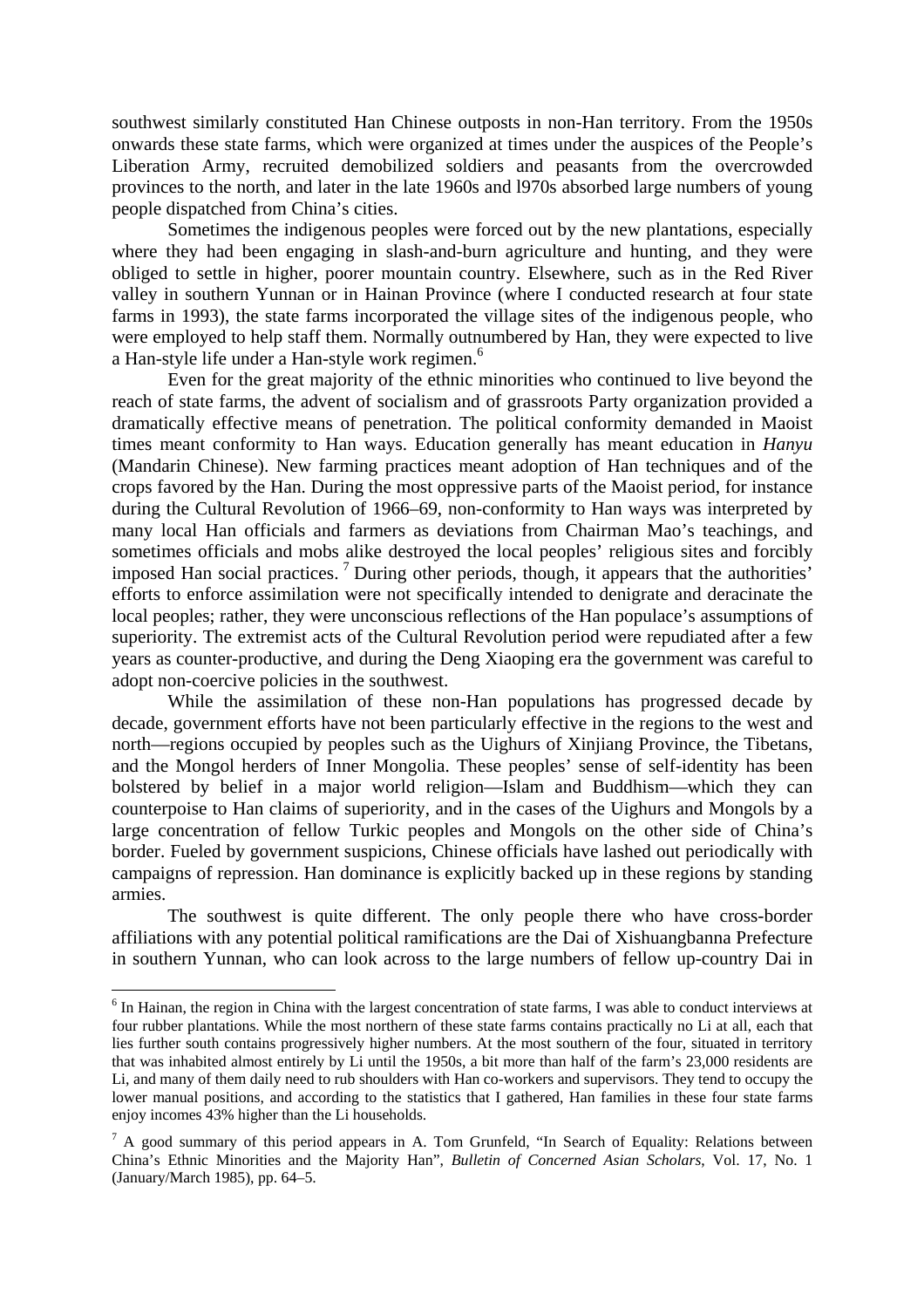Thailand and to Thailand's Theravada Buddhist tradition.<sup>8</sup> For these reasons, unlike most of the other ethnic groups of the southwest, they have been disinclined to assimilate to Han ways.<sup>[9](#page-4-1)</sup> But Beijing does not have concerns about the Dai the way it has about the Tibetans or Uighurs. The Dai themselves exhibit no inclination to separate from China; and Chinese authorities evidently believe that they pose no danger of doing so.

None of the other minority peoples of the southwest have strong reference points external to China, be these ethnic or religious or territorial. Nor do most of these groups occupy any well-defined territories of any size that they can unambiguously call theirs alone. Their communities, whether White Yi or Miao or Yao or Hani, generally are scattered across the terrain in relatively small pockets surrounded by other peoples. In many counties, each people inhabits its own specific local niche—one ethnic group a valley bottom, another the hillsides, yet another group the eroded upper reaches of mountains. In one Guangxi county that I visited, for instance, the lowlands around the county capital are occupied largely by Han farmers while, farther out, Zhuang communities and their hillside rice paddies lie up the small twisting valleys that comprise much of the county's arable land area. Narrow trails thread steeply upward from the Zhuang hamlets toward tiny Yao settlements in karst hollows in the hills high above. During the dry seasons. Yao women descend along these on long daily trips to fetch drinking water for their families and scrawny livestock. In a different mountainous district not far from the capital of Yunnan Province, intermixed Bai and Han farmers occupy the best mountain valleys, while Yi villages lie in smaller valleys higher up, and an impoverished Miao hamlet sits alone close to the crest of a mountain.<sup>10</sup> Similarly, a young man from Dehong Prefecture in the far west of Yunnan explained that among the indigenous population "the Dai occupy the valleys, the Lisu occupy the foot of the mountains, and the Jingpo are higher up. It's said that all three groups used to battle fiercely till it was settled where each lived, at what height". In this tiered pattern of settlement, all groups recognize that they have only very local territorial claims and that, whether they wish it or not, they are irrevocably subject to the larger Chinese whole.

With the coming of collectives and strong local government administration, the peoples who had moved about the highest hill country practicing slash-and-burn agriculture were required to settle down in permanent hamlets and to adopt agricultural practices much closer to those of the Han. The Miao who live near the crest of that mountain not far from Yunnan's capital had been relatively late in becoming permanently settled in this fashion, only in the 1960s. Since that time, the local commune/township leadership, made up entirely of officials of Bai and Yi extraction, has been energetically organizing their assimilation in

<span id="page-4-0"></span><sup>&</sup>lt;sup>8</sup> A good discussion of the Dai is contained in Shih-chung Hsieh, "On the Dynamics of Tai/Dai-Lue Ethnicity", in *Cultural Encounters on China's Ethnic Frontiers*, ed. Stevan Harrell (Seattle: University of Washington Press, 1995), pp. 301–28. The Dai of the Dehong region of Yunnan Province, which does not face toward Thailand, have become far more acculturated in the direction of the local Han.

<span id="page-4-1"></span> $9$  In a different respect, the Lisu, Jingpo, and Wa peoples who practice a slash-and-burn agriculture in the dense mountain country along China's frontier with Burma have also been in a position to use their access to the border to resist assimilation. "Whenever the situation in China worsened", a resident of the border area told me, "they'd shift over to Burma; and when it became peaceful in China again, they'd shift back. They remain outside the system."

<span id="page-4-2"></span> $10$  The Han usually, but not always, occupy the richer lowlands. In the mountains of northeast Yunnan, where Han immigrants poured through in waves over the centuries, few minority communities remain in place. High eroded mountain territory as poor as any occupied by Miao or Yao elsewhere in the southwest is the home here to desperately impoverished Han. One such village of miserably poor mountain Han is described in Jonathan Unger and Jean Xiong, "Life in the Chinese Hinterlands under the Rural Economic Reforms", *Bulletin of Concerned Asian Scholars*, Vol. 22, no. 2 (April 1990), esp. pp. 9–10.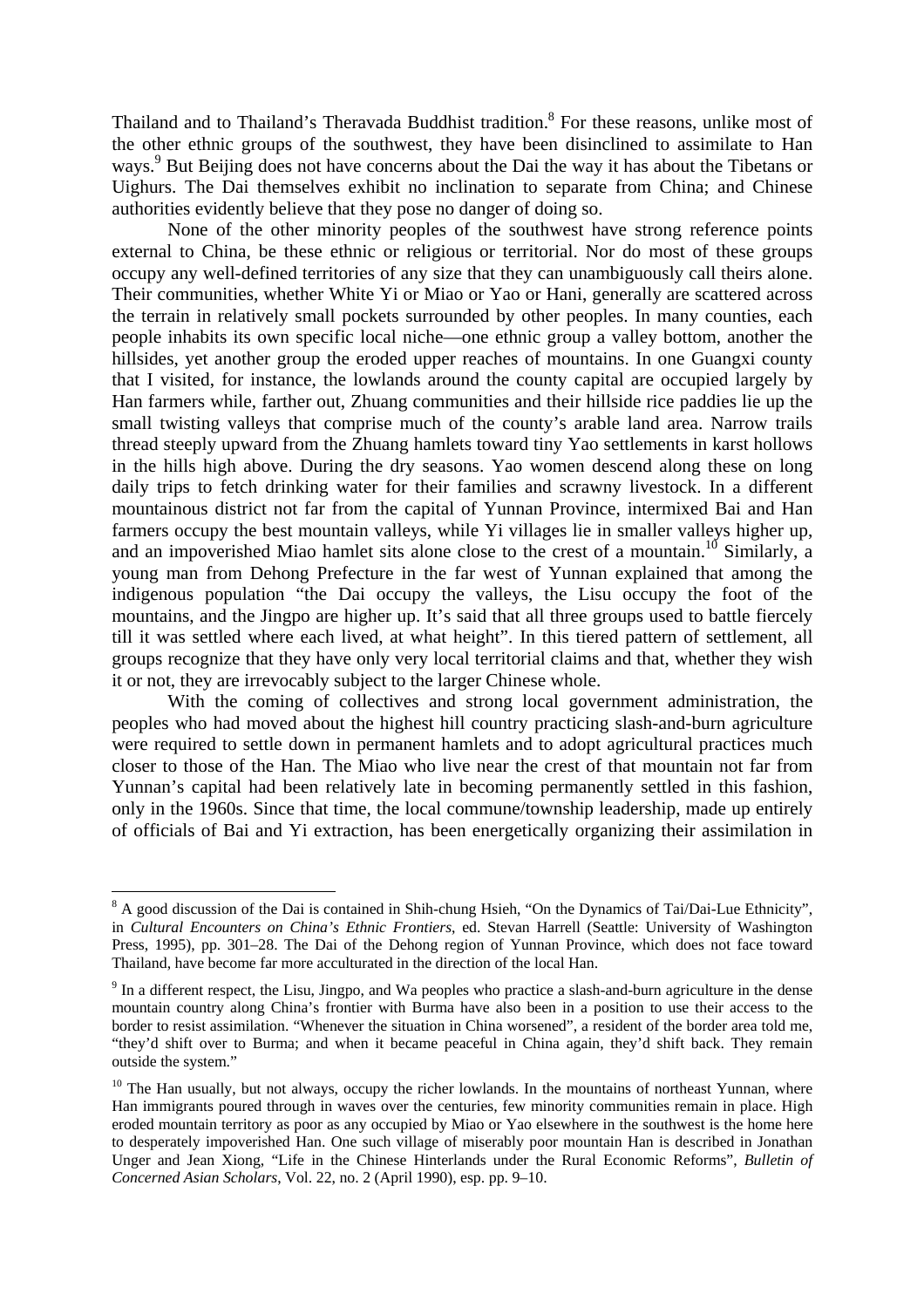the direction of Han ways. When I visited in 1988, a one-room school had recently been erected in the Miao hamlet, and a teacher of Miao origin was instructing his pupils in *Hanyu*.

Having given up their mobile existence only in recent decades, the Miao have customs that remain noticeably different from the Yi, Bai and Han communities that lie farther down the mountains. The Miao villagers told me through an interpreter that, among other things, they retain more of a collective sense of sharing within the hamlet than do the non-Miao peoples of the district, and that the Miao respected and listened to village elders more than did other nearby peoples. In fact, more than in any other village that I visited, they ironically held a certain nostalgia for the period of agricultural collectives, when they had worked together as a tight-knit community and shared their crops under the strong leadership of Miao cadres who played the rote of village elders. Yet even here mores have been changing fast; and it was all too obvious as I moved about the hamlet that the newest Han ways of doing things were being adopted, including a recent shift among the younger generation toward a stronger and more competitive sense of private property. Township officials spoke approvingly of this shift, and of the plans that they had in the works to assimilate the Miao more thoroughly into the local commercial economy.

This Miao community is illustrative of a pattern encountered repeatedly in the southwest. In sum, the pace of acculturation and assimilation among the hill peoples had accelerated sharply following the establishment of the PRC in 1949, with the organization of collectives and the subsequent rise of a post-Mao "commodity economy". Through the mid-1950*s* many of the hill peoples such as the Miao, Yi, Yao and Li still reportedly had held to their own distinctive mores; but over the past five decades dramatic cultural changes have been afoot.

#### Acculturation and Lower-class Status

In village after village, among the Zhuang, Yao, Buyi, Yi, Li and other ethnic groups, people answered questions about their customs in ways that were quite similar to how local Han farmers answered. In marriage customs, my respondents are patrilineal very much in the fashion of the Han, whereas some of the ethnic minorities had possessed bilateral or matrilineal descent systems in earlier times. In many of their homes, the main room holds a religious or ancestral altar similar to those in Han households. Almost all of them celebrate the Qing Ming festival honoring the deceased in a fashion similar to the Han, with pork holding the same significance in the rituals.

When pressed to identify the ways in which they differ from the Han, villagers would often note that the language they speak at home is non-Han, that in some cases their women still wear distinctive clothing, that they continue to attend festivities that are specific to their own ethnic tradition, that unlike the Han they enjoy singing and dancing at festivals, and that in some cases their wedding and burial rites differ somewhat from those of the Han. But in all other ways, they would assert to me, they were similar to the Han. So, too, in the Minority Affairs Commission office in every county I visited, the local commission heads themselves from ethnic-minority background—would relate how similar or identical to the local Han the local minorities have become in a range of essential respects.

The head of one such county office in Yunnan, himself of Yi background, declared that "with progress, the ethnic groups will be assimilated, and our job is to maintain the existing cultural traditions, to prevent these from eventually becoming extinct". Not surprisingly, the remaining differences that could most readily be discerned in visits to communities appear to be either of those that are positively encouraged nowadays by the authorities (festivals, special ethnic songs, dances, and native costumes, and the like) or are traditions that persist unconsciously. This latter phenomenon involves local ethnic mores that are partially concealed within an outer shell of the newer Han-style forms of kinship and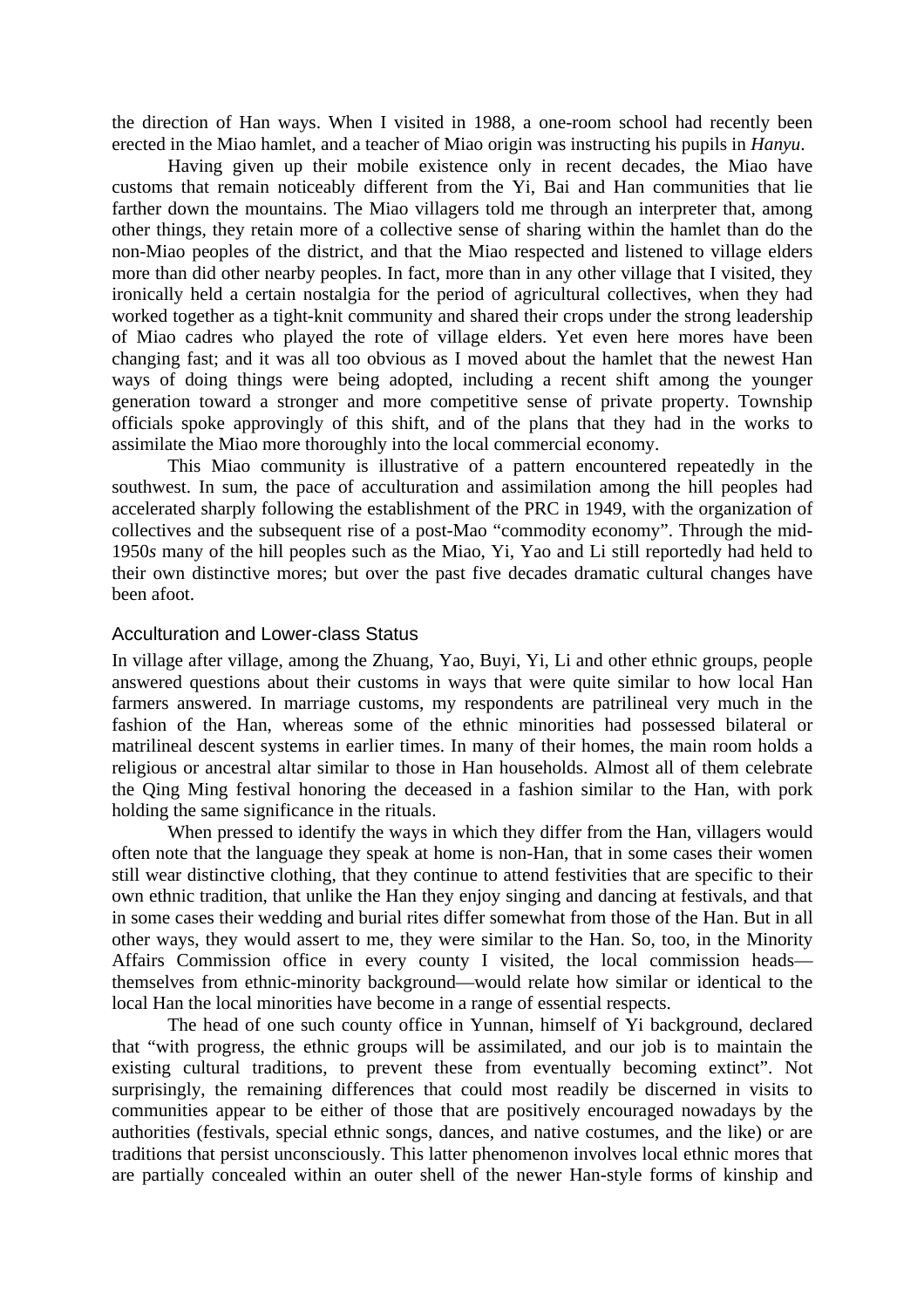religion, and are not particularly noticeable to the local ethnic people. For instance, my questioning revealed that even when taking on Han-style kinship structures, the kin on the mother's side of the family often retain a social importance on occasions where the Han would not turn to such kin.

In a great many cases, the younger members of the minority populations no longer are aware that their own people's mores had once differed sharply from those of the local Han. Their knowledge of the past is limited to oral transmission, and collective memories do not go back very far. Again and again they would assert to me with confidence that the new beliefs and ways of doing things "have always been the customs of us Yi" or "us Zhuang".

This is not to imply that they necessarily put much of a premium on their ethnic identity. As just one example, in the high country of Pingtang County, Guizhou Province, in a small rural township (formerly a commune) of 1,300 households that is 35*%* Han and 65% ethnic minority, largely Buyi,<sup>11</sup> a 30-year-old Buyi related that he and others of his generation do not speak or understand any Buyi. Nor could he pinpoint *any* differences between the local Han and Buyi of his own age group.<sup>12</sup> He felt no loss whatsoever, he suggested, in becoming assimilated. Similar sentiments were echoed in interviews with members of ethnic minority groups throughout the southwest.

As part of my research, I went in search of minority communities that had been the least assimilated, and asked in each county where they might be located. In Bama County, Guangxi, where the flat arable lands are occupied almost entirely by Zhuang who very largely follow local Han customs, I was told by officials that, in contrast, the high karst East Mountain district was Yao territory that reputedly has not been much affected by modern Chinese ways because it is so remote. Yet when I scrambled down narrow paths to visit several of these hamlets in hollows among the mountains, I discovered quite a different picture. In one Yao home I sat on a tiny stool talking to a man in his 30s and two younger neighbors who had drifted in. All three of them could speak an understandable Mandarin, as they had gone to the local primary school for several years. Their religious practices turned out to be the same as the Han, except that they did not maintain ancestor altars at home. They all wore the same style of clothing as the local Han and Zhuang, and said they cooked the same cuisine. When asked about the differences between the Yao and the Han, they placed emphasis upon the fact that the Yao hold the disadvantages associated with impoverishment. To them, that is the essential "ethnic" distinction, other than the fact that they speak a different language at home. The differences between them and the local Han, they said, are that the Han know how to plan out agriculture better; and that

during the slack season some of the Han can go off to be carpenters and blacksmiths. We can't because we don't have the know-how. Our homes differ from the Han, too, in that they use tile roofing while we can only afford thatch. If we could afford to, we'd live in Han homes. No, no, there's no conflict between Yao and Han culture. None. No, we wouldn't mind, if we lived where the Han are the majority, if we were to speak Han at home—and wouldn't mind if our grandchildren couldn't speak Yao.

They were amused by the silliness of my question—at my naiveté that in thinking that they should mind.

<span id="page-6-0"></span><sup>&</sup>lt;sup>11</sup> The Chinese government, against the grain of China's official *pinyin* spelling system, for unknown reasons transliterates Buyi as Bouyei.

<span id="page-6-1"></span><sup>&</sup>lt;sup>12</sup> He appears to have been bending the truth here, in that some of the Buyi of Pingtang County still follow a different marriage pattern from the Han. Rural Buyi brides today often return home to their parents' house three days after the wedding, and remain there, with visits to their husband, until the birth of their first child. This custom is on the wane, however, and has already all but disappeared among the Buyi of neighboring Dushan County, where I similarly spent a number of days going into villages.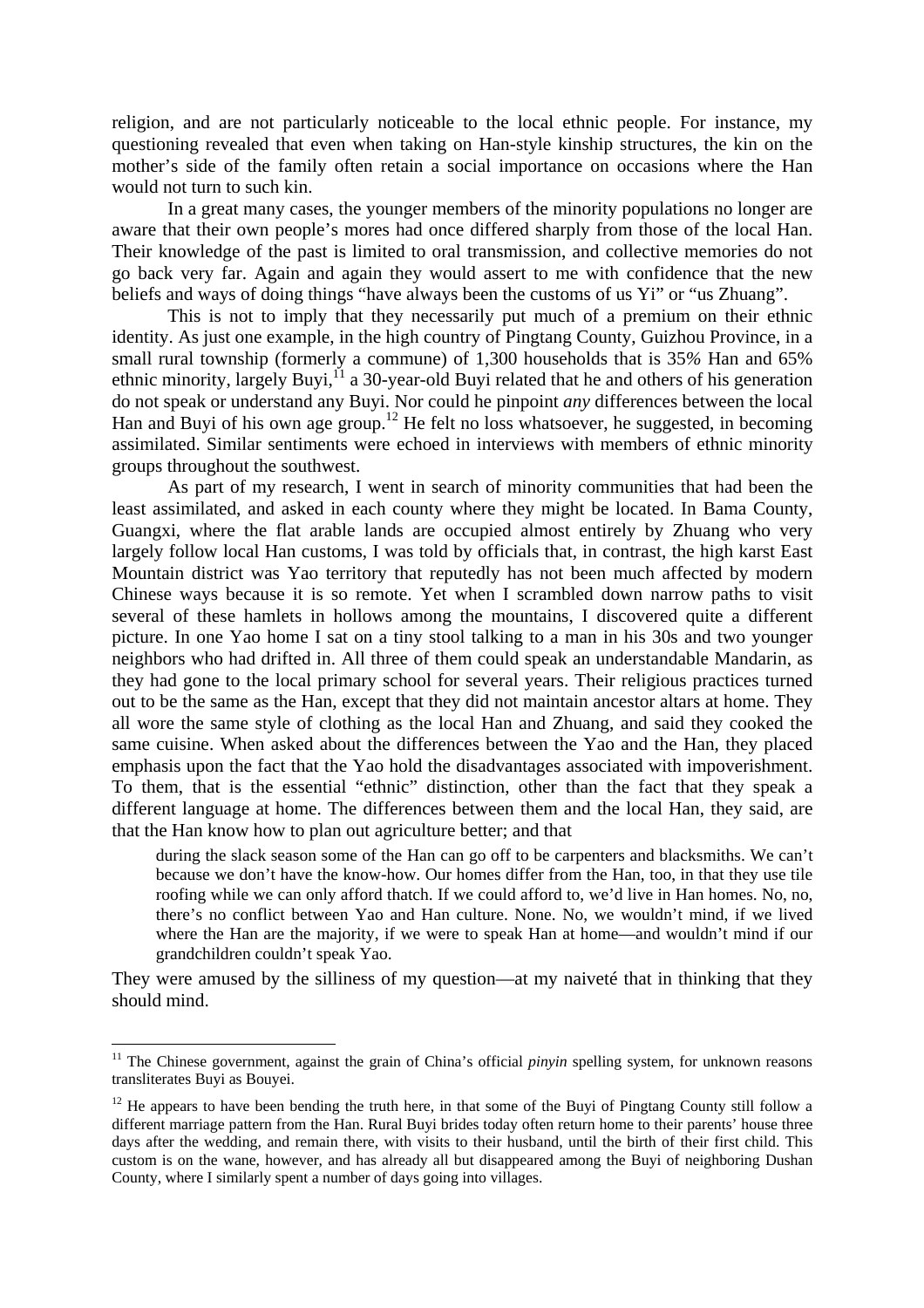Many of those whom I interviewed from other impoverished minority groups of the southwest similarly regard themselves as being a type of poor second-class Chinese—a situation they would like to escape. Even officials who are responsible for projecting a contrary image often confessed as much. After regaling me with a rosy official picture about the preservation of Li culture, the Li-origin head of the Minority Affairs Office in a south Hainan county where 45% of the rural populace are Li confided: "Actually, most Li feel their own customs are symbolic of being backward and poor, and so they welcome more 'modern' practices." During interviewing in the hill country, farmers of diverse ethnic-minority backgrounds repeatedly expressed that same sentiment.

This perception of their ethnicity as a mark of low status and of poverty can be seen in marriage patterns. Although the majority of each ethnic minority intermarry among themselves, some of the young women, especially in mixed communities, marry into Han households. That is, these women, as is the case in many societies, have opportunities to practice hypergamy: upward mobility through marriage into a higher social status grouping than they were raised within. The converse, for a young Han woman to marry a Li or Zhuang or Yao or Miao man and thereby take on the status of his family, is rare in the countryside.

Pride in ethnicity usually appeared to belong most to those who can afford it. The Bai, who have a reputation for being better farmers than the Han of Yunnan, for enjoying higher living standards than most of the province's rural Han, and for achieving higher rates of literacy in Han Chinese than the Han themselves,<sup>13</sup> can feel superior to the Han on the Hans' own terms. It is easy for them to assert pride in being Bai, especially since, as noted earlier, they had gradually become 'Chinese' over the centuries on their own terms. At the insistence of the Party secretary of a very prosperous Bai community, I climbed a nearby hill to view the elaborate tomb of a local son who had passed the highest imperial exams during the Qing dynasty and had risen to the office of governor-general of two provinces. The message that the Party secretary and other villagers obviously wished to convey was that we local Bai have long been more than able to hold our own as Chinese.

It became equally evident, when interviewing in a couple of rural Hui (Muslim) communities in Yunnan, that the Hui also feel no sense of inferiority regarding their Hui identity. They are known to be more commercially astute than most of their rural Han neighbors and better in animal husbandry. They also enjoy a higher literacy rate than the Yunnanese Han.<sup>14</sup> Historically they were of Han origin and were speakers of Chinese from the first. Separated from the local Han only by religious tradition and government labeling, they have never had to endure a 'Sinifying' process nor had to compromise their customs.

#### **Prejudices**

 $\overline{a}$ 

So far as I could tell, the Han in Yunnan refer to the Bai with some respect. There is little reason not to, as the Bai reflect back to the Han a cultural and economic image that is similar to that of the Han. The Hui of Yunnan are the objects of disparaging Han scuttlebutt about their being "too sharp" commercially and too clannish, but the bias against them is mixed with sour respect at their being as good or better than the rural Han in many of the things than the Han themselves value.

<span id="page-7-0"></span><sup>&</sup>lt;sup>13</sup> As of the early 1980s, the Bai recorded a literacy rate of 59%, compared to a Yunnanese Han rate of 55%. (*Minzuxue yu xiandaihua*, no. 4 of 1986, pp. 32–33.) These statistics include Yunnan's urban population, which is overwhelmingly Han, so it can be presumed that the rural Han population had a rather lower rate of literacy than 55%.

<span id="page-7-1"></span><sup>&</sup>lt;sup>14</sup> The Hui population of Yunnan had a literacy rate of 58% in the early 1980s (ibid). Interestingly, the rate of literacy of Hui women was identical to that of Yunnanese Han women. The only other minority population in Yunnan besides the Bai and Hui with a higher literacy rate than the Han are the Naxi.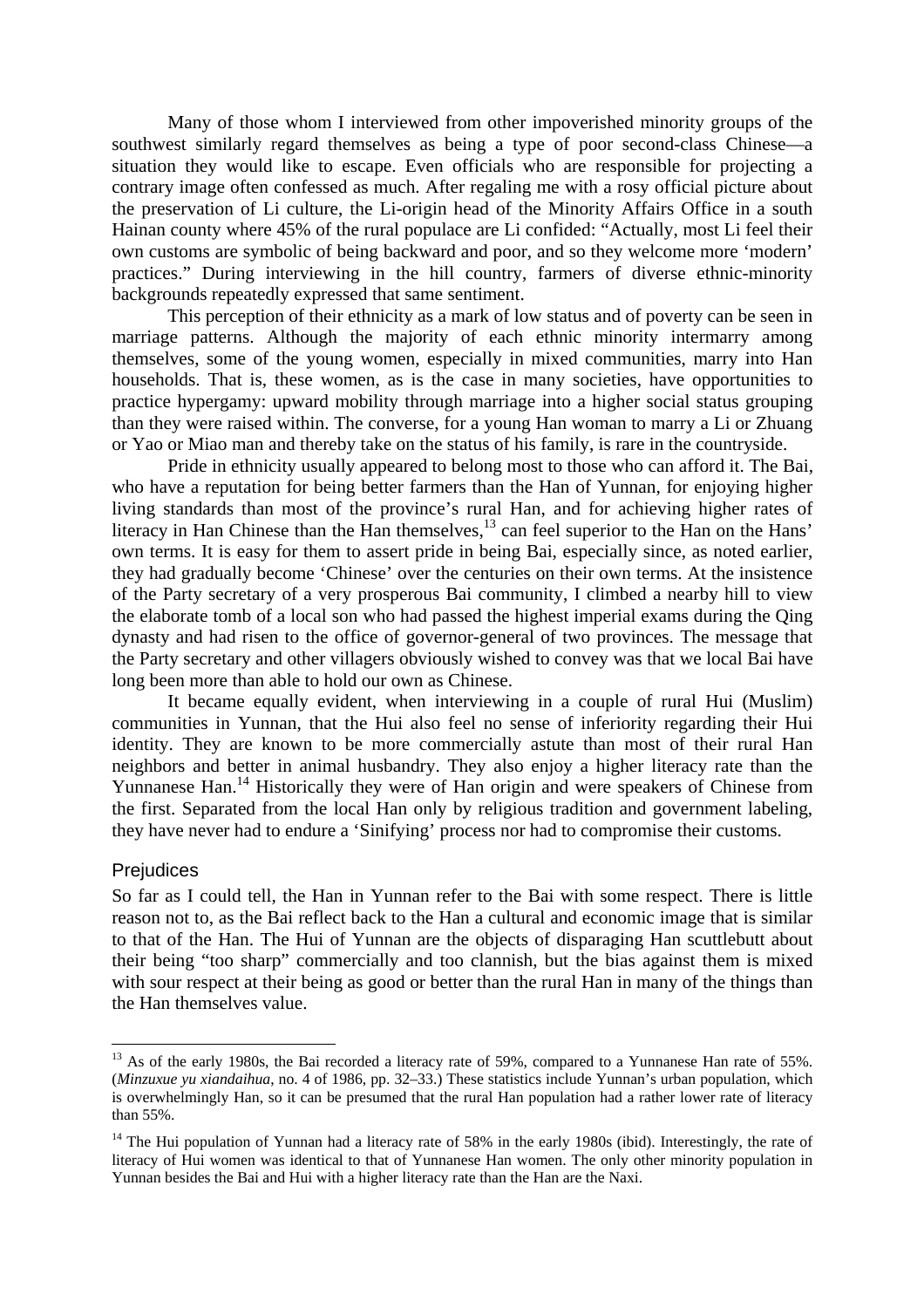The predominant Han image of other ethnicities in the hill country of the southwest is quite different. In one respect, it is the image that these people have learned to hold of themselves: embarrassingly poor and backwater, and socially and materially so disadvantaged as to seem manifestly inferior to the Han.

This image is exemplified by an anti-poverty project that was initiated among the Li in 1993 using Hainan provincial government funds. This project provided grants of 1,000 *yuan* to a number of Li households to help finance the erection of Han-style brick homes. Although the Lis' thatched houses better suit the climate, Han-style houses are perceived to be superior precisely because they are associated with Han-ness. Notably, the project specified that these house-building grants were only to be made available to Li who live in thatched housing within sight of asphalted roads. The Hainan countryside contains few such roads: and these tend to be frequented by tourists from other parts of China and from overseas. What it came down to was that Li-style thatched housing was regarded by officials as embarrassing evidence of a primitive poverty that is unbecoming to Hainan's image. Among the Li themselves, it was noticeable in the villages that I visited that the most prosperous Li tend to build brick and tile-roofed homes similar to the Han, despite the fact that these are stifling in the sultry tropical climate.

House styles are not the only aspect of minority material culture that the Han officialdom holds in low regard. A Western agronomist with whom I traveled in Guizhou Province in 1991 was perturbed to find that the government agricultural extension service was trying to persuade ethnic-minority highland farmers to give up the cultivation of varieties of buckwheat and rye that were well suited to the local climate and to grow instead varieties of dry rice that are vulnerable to the highland's climatic extremes. The local Han agricultural officials were puzzled by the Western agronomist's view, as a shift to rice seemed to them an undeniable mark of the local populace's "progress".

It is not just these minorities' material culture that officials look down upon. During my travels, rural Han cadres made repeated off-the-cuff comments disparaging various impoverished ethnicities on intellectual and moral grounds. The officials perceive the behavior of these ethnic minorities largely as "slow" and "backward" and "childlike". There exists among the Han a naively open prejudice that even university-educated Han are willing to relate to a foreigner. The Li, for instance, were portrayed to me repeatedly in a Stepin Fetchit stereotype of happy-go-lucky, lazy, watermelon-eating natives of dubious moral stature.

This openly bigoted image is reinforced by the titillated Han view of them as being sexually loose. Smutty locker-room jokes about the Li and other minority hill groups were bandied about on a daily basis among the Han colleagues who accompanied me during my trips into villages. The soft-core pornography industry in China is practically built around this image.<sup>15</sup> Han prostitutes dressed in phoney costumes as minority peoples of the southwest provide a fictional stage setting for the exhibition of bare breasts and for story lines about sexual free abandon. The technique circumvents censorship by projecting the eroticism as exoticism, a trick that, at its most subtle, *The National Geographic* made famous many decades ago in the West.

In recent times the Han have tended to be relatively puritanical when it comes to matters sexual, at least in terms of its public acknowledgement, and this stereotyping of the minority peoples at one and the same time portrays them as being not just "different", but

<span id="page-8-0"></span><sup>&</sup>lt;sup>15</sup> A good discussion of this ethnic-minority soft-porn industry is contained in Dru Gladney, "Representing" Nationality in China: Refiguring Majority/Minority Identities", *The Journal of Asian Studies*, vol. 53, No. 1 (February 1994), esp. pp. 101–6. Also see Louisa Schein, "Gender and Internal Orientalism in China", *Modern China*, Vol. 23, No. 1 (January 1997), esp. pp. 77–8.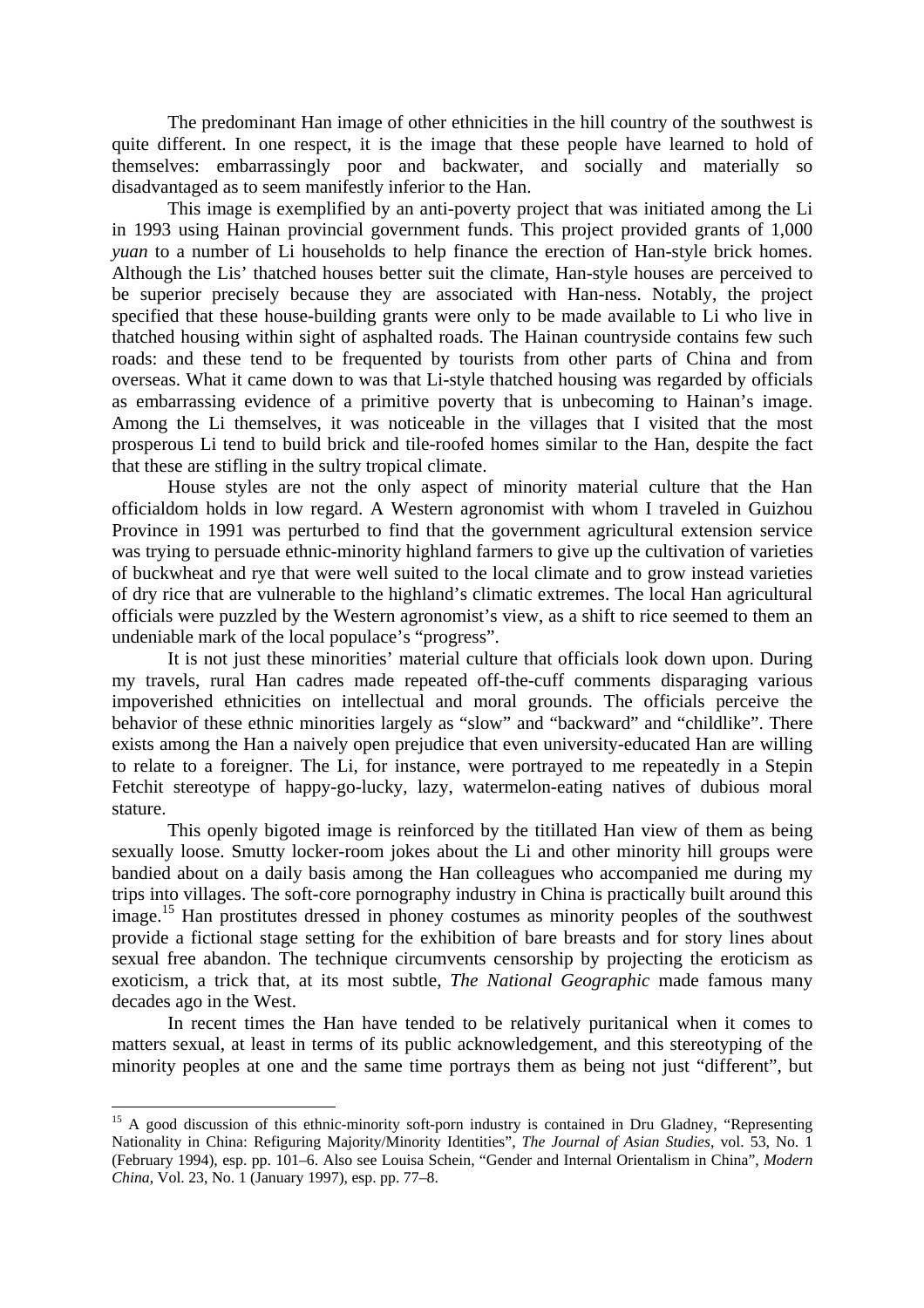lasciviously less moral. It became evident to me from the back seat of our 4-wheel drive vehicle that my Han colleagues had a split image of the southwestern minorities: their jokes and anecdotes about a lack of sexual control are not just the stuff of voyeuristic fantasies but simultaneously cast the minorities as truly lower class.

At a state-farm rubber plantation in Hainan, the Han head of a production team, a majority of whose team membership is comprised of Li families, quite forthrightly told me with some disdain that "the Li in our team have poorer educational backgrounds and are lower in culture. They like to drink too much. They're uncouth in their eating, dressing and living conditions. Their young men are more willing than the Han young men to make sexual innuendos in mixed company … Their Han neighbors don't think the Li people's minds are quick enough, nor that their characters are good." In short, they are pictured as possessing all of the stereotypically negative attributes that, around the world, are usually associated with being 'lower class'.

### Official Dogma and Manufactured Ethnicity

 $\overline{a}$ 

The view held by most Han about the inferiority of most of the southwestern minority peoples is reinforced by the official teachings on ethnicity. Party dogma has focused on the writings of the 19th-century anthropologist Lewis Henry Morgan, whose ideas Friedrich Engels adopted, rendering them sacrosanct.<sup>16</sup> The Morgan/Engels scenario propounds a hierarchy of peoples who occupy higher or lower places on a tree of human social evolution. Near the bottom sit "matriarchal" and slave-holding societies, living fossils of earlier primitive stages that modern societies supposedly have grown out of. Some of the southwestern hill peoples used to be matrilineal until they came under the influence of the Han; and some among those who are now called the Yi retained slaves as recently as the mid 1950s.

I interviewed three anthropologists at Yunnan's Institute of Ethnology and at the University of Kunming in 1988. Each of them was patronizing and condescending about the peoples they studied. Their openly prejudiced comments fell back regularly upon the official verbiage of these being primitive "matriarchal" or slave-holding societies, remnants from a "primitive stage". Essentially, they used this rhetoric to explain what a great many Han people viscerally seem to believe: that the more a people differs from the Han in any of its recent or remaining customs, the less civilized it is and the more "backward" it is in all dimensions, not just economic; and conversely, the more like the Han a particular group is in having a firmly patrilineal kinship system or any other Han custom—the higher on the human tree they are.

This Party-endorsed credo reinforces a Han belief that they are "raising the minority peoples to a higher level" through efforts to assimilate them to Han culture. Yet at the same time, the official tagging of ethnic groups by a quite different set of so-called Marxist criteria freezes them in a framework that helps to maintain ethnic identities—and sometimes, in fact, invents ethnic identities for them. The various minority peoples have been labeled by the government based upon a Stalin-era Russian definition of an ethnic nationality as possessing four characteristics: a distinct territory, a common language, a common type of economy, and a distinct common culture. Investigative teams were dispatched by Beijing in the 1950s to categorize the minority populations along these lines, Even though few of the investigated peoples strictly fit every one of the four criteria, this was ignored in the end as a technicality, and in due course 55 minority ethnicities in China were formally decreed and recognized by

<span id="page-9-0"></span><sup>&</sup>lt;sup>16</sup> Morgan proposed his theories in a book entitled *Ancient Society* (1878), and Engels endorsed his views at length in *The Origin of the Family, Private Property, and the State* (1883).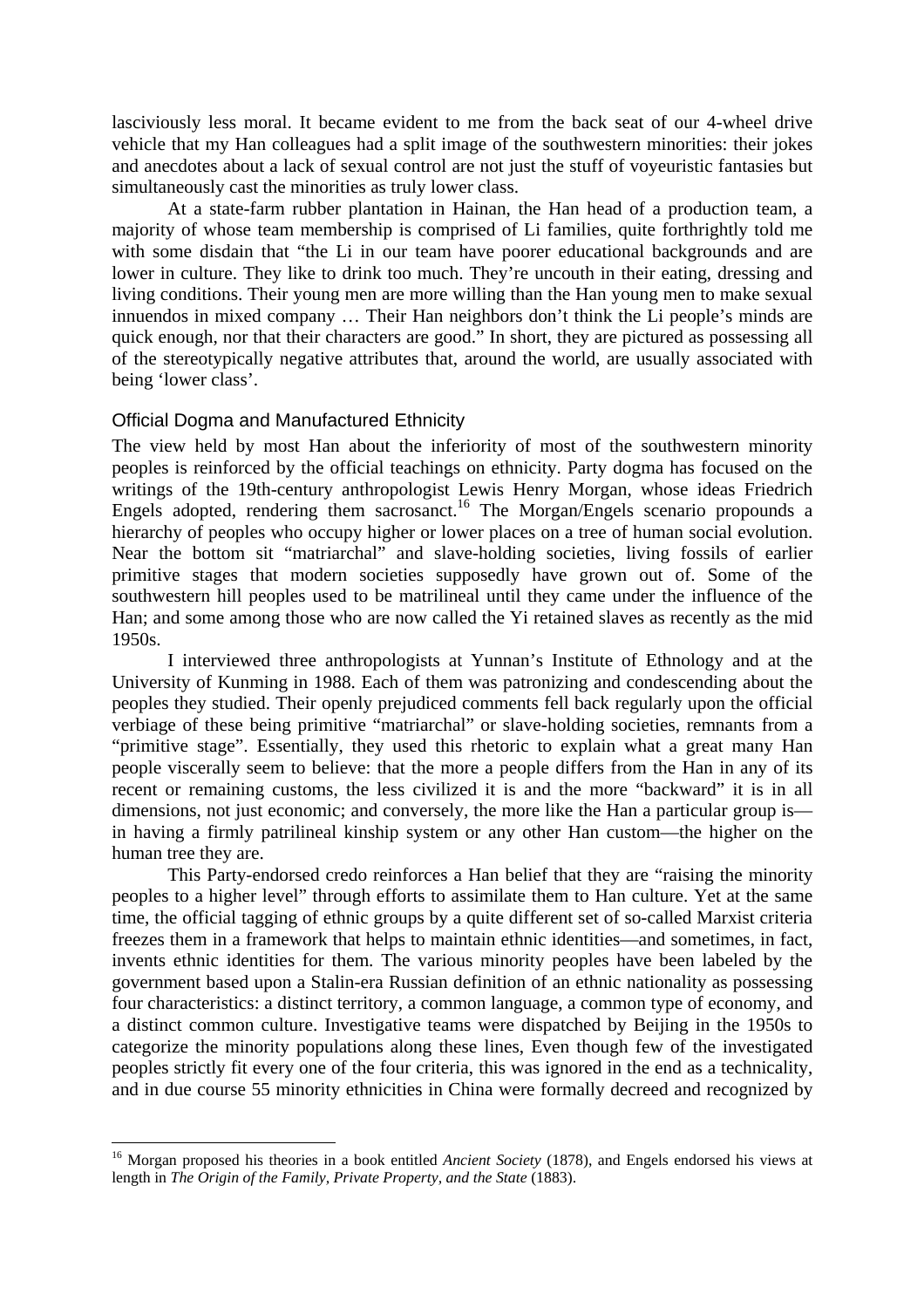the state.<sup>17</sup> It was a number small enough to conveniently be handled administratively by the national government.

The judgement that only four and a half dozen "ethnic nationalities" exist in China means that a number of the "nationalities" of the southwest were determined to contain literally millions of people. This was all something new to the affected populaces. The peoples in the southwest had always had *local* identities and an awareness that they were different from a neighboring group in the next valley over, to one degree or another. People who are now all considered "Yao" or "Yi" or "Zhuang", or whatever, distinguished themselves by their dress not only from Han immigrants or from others very dissimilar to themselves but also from others who were only somewhat dissimilar—those now deemed by the state to be fellow "Yao" or "Yi" or "Zhuang".

Before the Party made these determinations, the words "Zhuang", "Yao" and "Yi" never even existed as terms designating a whole people.<sup>18</sup> In fact, the words Zhuang, Yao and Yi all were Chinese epithets used by incoming Han in the loose sense of "primitive" (the written characters all contained the dog radical, denoting savagery). One Zhuang told me that, decades ago, the word Zhuang had been used by his own relatives as a derogatory word in reference to *other* ethnic groups such as the Yao. The story is that Zhou Enlai instructed that a different character which is pronounced "Zhuang" and that means robust or grand in Chinese be adopted as the name for the newly designated Zhuang people. Similarly, the characters for Yao and Yi were altered to provide them with more favorable connotations. These were then attached to peoples for whom there had not previously been any overarching formal designation.

In the early 1950s, I was told, the inhabitants of some of the villages in Guangxi were surprised to learn that the state had decided they would be listed as Zhuang largely on the basis of language. The villages had previously assumed they were just an ordinary local version of Chinese. For the sake of argument, had the Chinese government's policy taken a different road, the Zhuang language could have been deemed to be simply another Han Chinese dialect. A fair part of its vocabulary derives from Cantonese, and in important respects the grammar of Cantonese, in turn, appears closer to Zhuang (and Miao/Yao) than it does to Mandarin or other Chinese dialects.<sup>19</sup> The Zhuang tongue could have been perceived in the same way that Cantonese is today—quite unlike the Mandarin of north China, but undeniably Chinese in the eyes of other Chinese.<sup>20</sup> Instead, today's Zhuang were rigidly *defined* in the 1950s as non-Han, as "Zhuang". Thus by definition they spoke an entirely separate language and are a distinct and immutably separate people. They are taught this and believe it themselves today.

<span id="page-10-0"></span> $17$  A good recent discussion of the labeling process, especially as it had applied to the Moslem Hui, is Dru C. Gladney, "Salman Rushdie in China: Religion, Ethnicity, and State Definition in the People's Republic", in *Asian Visions of Authority*, ed. Charles F. Keyes, Laurel Kendall, and Helen Hardacre (Honolulu: University of Hawaii Press, 1994), pp. 255–78.

<span id="page-10-1"></span><sup>&</sup>lt;sup>18</sup> On this, see Norma Diamond, "Defining the Miao: Ming, Qing, and Contemporary Views" and Ralph A. Litzinger, "Making Histories: Contending Conceptions of the Yao Past", in *Cultural Encounters on China's Ethnic Frontiers*, ed. Stevan Harrell, pp. 92–116; 117–139.

<span id="page-10-2"></span><sup>19</sup> Alain Peyraube, "Is Cantonese Really Chinese?", *China Perspectives*, no. 5 (May/June 1996), p. 54.

<span id="page-10-3"></span> $20$  It appears that through a process similar to what has been occurring in the southwest but far earlier in Chinese history, the Cantonese population of Guangdong Province is a product of penetration and absorption: biologically partly descendant from Han immigrants from the north, partly descendant from indigenous Yao and Vietnamese and Zhuang peoples who did not flee but rather adopted Han ways, intermarried with Han pioneers, and invented Han-style lineage records.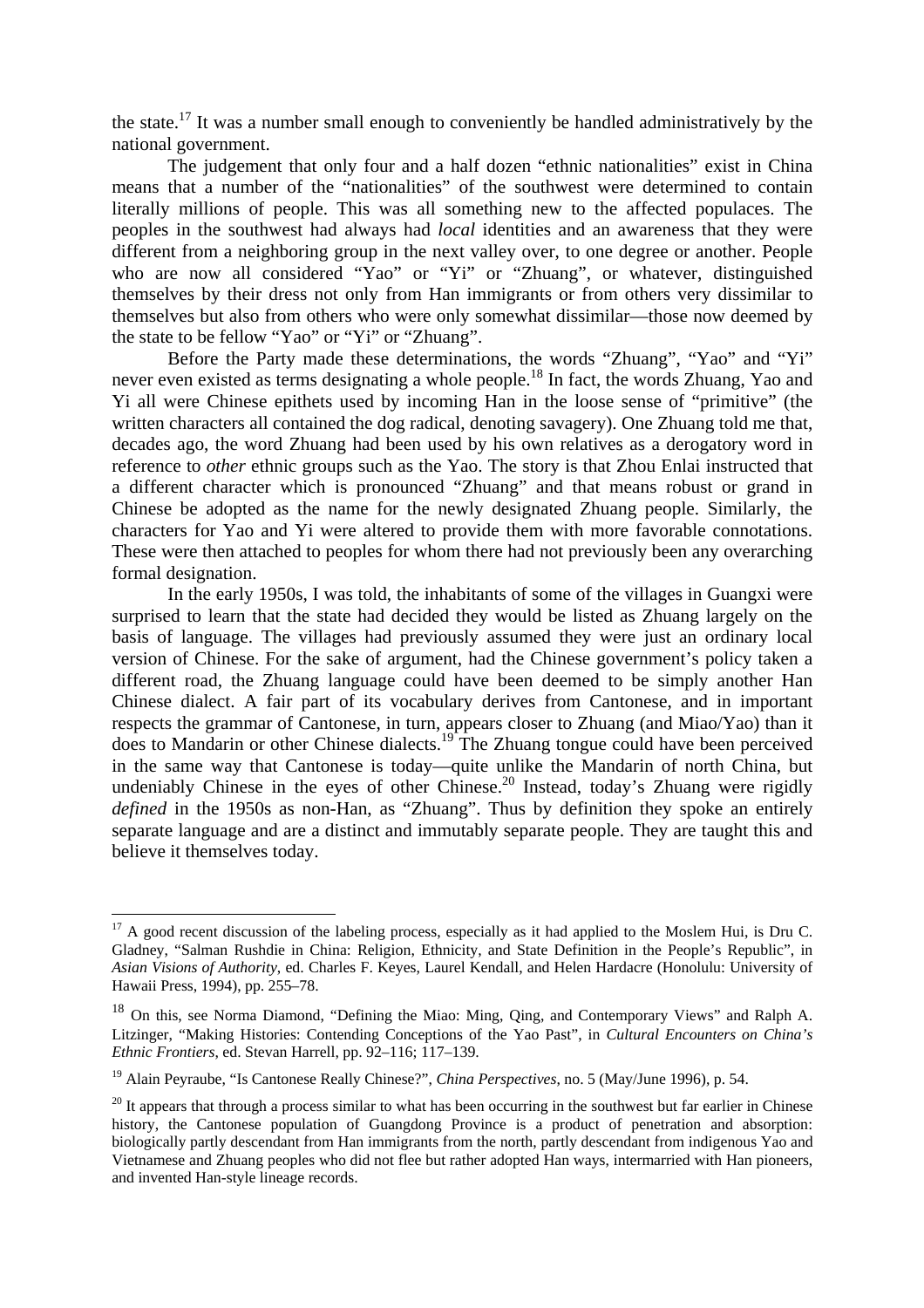A second pertinent example relates to the Bai of Yunnan, who, as we observed earlier, had very largely been assimilated into the Han over the centuries. Over the past four decades, however, they too have been taught by the state to perceive themselves as "Bai", as somehow non-Han. They too have been taught that they speak a non-Chinese tongue, and festivals that have been promoted by the state have been played up as "markers"—trappings—of their traditions and ethnic identity. Whereas half a century ago, if we can go by the accounts of researchers who lived among them such as Francis Hsu and C. P. Fitzgerald, the Bai did not perceive themselves as particularly distinct from the rest of the Chinese. Today they do.

In some cases in the 1950s*,* groups that spoke mutually unintelligible dialects and followed dissimilar customs were simply merged together by the state under a single umbrella heading. The Yi provide a case in point. They comprised a whole range of disparate groups that Chinese linguists determined spoke related languages<sup>21</sup>. In one county in Yunnan that I visited, four different "branches" of the Yi live in adjoining districts. It was clear from interviews in farmers' homes that the Bai Yi (the White Yi*)* do not perceive any similarities between the Gan Yi and themselves, and vice versa, but each acknowledges that they themselves are "Yi" and that the others, bewilderingly, must somehow be broadly Yi too.

In such circumstances, an ethnic group may adamantly reject the notion that a certain other group shares the same ethnic label as themselves. The Naxi and the Mosuo, which the government has decreed to be a branch of the Naxi, are cases in point. A colleague on my travels who is a Naxi, born and brought up in the city of Kunming, relates that when he visits his rural Naxi grandparents in Lijiang County, Yunnan, he is struck by a strong sense that "the Naxi are the same as the Han other than in language and the women's dress. They feel today they must be different from the Han, but being from Kunming I can see they're entirely the same." Having adopted a large number of Yunnanese Han social attributes many centuries ago, firmly patrilineal and sharing the Han prejudices against "loose sex", they are, he says, "ashamed" to be pigeon-holed together with the Mosuo, who famously are the last remaining matrilineal society in the southwest and do not adhere to steady married sexual relationships. Chinese books and videos almost invariably refer to the Mosuo as "Naxi", and the Naxi feel frustrated, up against a rigid government refusal to exclude the Mosuo from the Naxi fold.<sup>22</sup> (Indeed, over the past four decades the government has acceded to only a single request [in 1979] to recognize a new ethnic grouping).

Among the Zhuang (population 15½ million as of the 1990 census) and the Buyi (population 2½ million), which are the largest minority populations in Guangxi and Guizhou Provinces respectively, the confusion of labeling was the reverse. I stayed for a week in Guizhou Province in a largely Buyi county in the mountains bordering Guangxi. The people here still could speak Buyi, and they related that their language was practically identical to that of the Zhuang people who lived in the county next door in Guangxi Province. So too, several older Buyi told me at dinner one evening that the customs of the peoples in the two

<span id="page-11-0"></span><sup>&</sup>lt;sup>21</sup> The anthropologist Stevan Harrell has written several excellent papers on the Yi and the artificial common identity with which they have been labeled. See Stevan Harrell, "The History of the History of the Yi", in *Cultural Encounters on China's Ethnic Frontiers*, ed. Stevan Harrell, pp. 63–91; "Ethnicity, Local Interests, and the State: Yi Communities in Southwest China", *Comparative Studies in Society and History*, Vol. 32, No. 3 (July 1990), pp. 515–48; and "Ethnicity and Kin Terms among Two Kinds of Yi", in *Ethnicity and Ethnic Change in China*, ed. Chien Chao and Nicholas Tapp, pp. 179–98. Harrell notes, in a recent letter to me, that "Yi intellectuals really do see themselves as Yi*,* even though for many peasants it doesn't matter—an artificial identity, yes, but not less real than an artificial lake".

<span id="page-11-1"></span><sup>&</sup>lt;sup>22</sup> Two studies by anthropologists of the Naxi/Mosuo and their self-identity/label are Charles F. McKhann, "The Naxi and the Nationalities Question", in Harrell, ed., *Cultural Encounters*, pp. 39–62; and Emily Chao, "Hegemony, Agency, and Re-presenting the past", in Melissa J. Brown, ed., *Negotiating Ethnicities in China and Taiwan* (Berkeley China Research Monograph No. 46, Institute of East Asian Studies, 1996), pp. 208–239.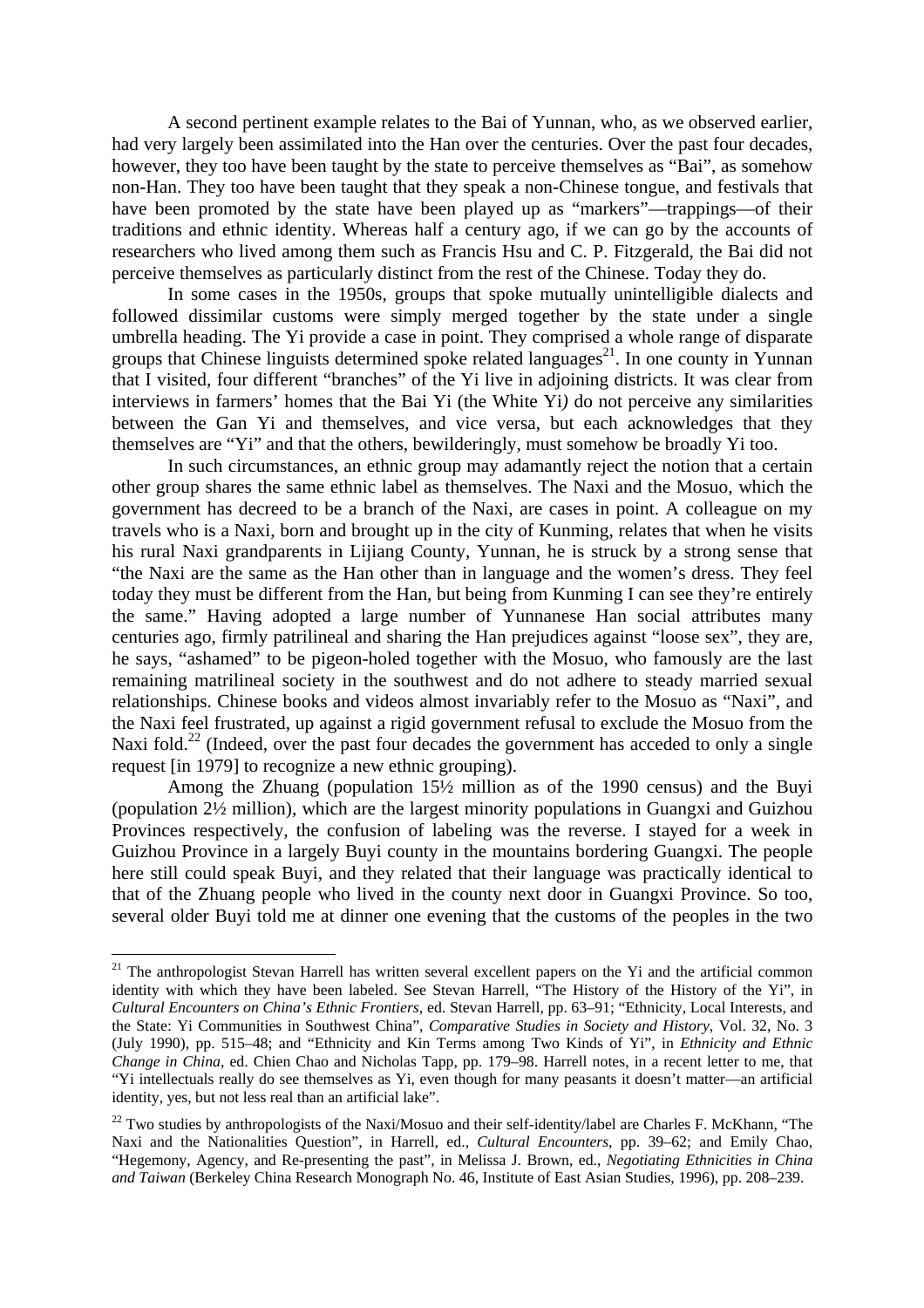counties traditionally had been extremely similar. They insisted to me, however, that they comprised two separate peoples. I was left with a bemused suspicion that, whatever their protestations, the Buyi and the Zhuang of the neighboring county in Guangxi might actually be one and the same people.

A Zhuang scholar who specializes in 'ethnicity' later explained to me that when an investigative team headed by Fei Xiaotong came to Guizhou in the 1950s to demarcate the ethnic peoples of the province, the team had hit upon one of the names by which the people locally had designated themselves, Buyi, and had declared them a distinct ethnic "nationality". This designation was duly recognized by Beijing. Years later, Fei reportedly confided that when he subsequently went on a research trip to Guangxi he discovered that the Buyi and Zhuang are the same ethnic people, but it was too late. The administrative die had already been cast. According to the Zhuang scholar, the government reasoned that the mistake was all for the good: it was preferable for there to be two smaller groups of people, each enclosed within a different province, than one large multi-provincial Zhuang populace who might eventually prove politically troublesome.

Two quite different writing systems were approved by the government for what were now declared to be two different languages (though I am told that if written in international phonetics, the two come out almost entirely the same). Different dances and other cultural markers were separately attributed to the Buyi and Zhuang and were highlighted in government-sponsored festivals. Two different sets of ethnic affairs bureaucracies were established, staffed separately by Zhuang and Buyi officials. Each of these groups of ethnic officials enjoyed its own set of seats at national assemblies. Through these separate bureaucratic structures, with their attendant perks, vested interests soon developed from within each group to actively support separate identities. Simultaneously, the local schools, the mass media, indeed all channels of information reinforced the conviction that they were different peoples. Having been identified as "Zhuang" or "Buyi", they have *become* separate peoples, because they readily today *believe* they are separate.

#### Pride in Ethnic Labels

 $\overline{a}$ 

In some respects the various recognized ethnic groups appear to take a certain pride in their own ethnic label, a pride reinforced by government policies that play up the picturesque aspects of ethnicity. For their own traditionally honed reasons—to affirm their place in the microenvironment in which they live—some of the groups among the so-called Yao, Miao, Yi, Zhuang, Buyi, and others still wish to wear this identity in public. A great many minority women, at considerable expense and effort, continue to wear beautifully distinctive clothing that deliberately sets them apart both from the Han and from neighboring ethnic minorities. The colorful garb sets them off also from other groups whom they have always considered different from themselves but whom the government has now officially designated belong to the *same* ethnicity as themselves.<sup>[23](#page-12-0)</sup>

Importantly, many among the ethnic minorities are aware today, too, that ethnic identification can bring its own rewards. For instance, the government pursues an affirmative action program that makes it easier for ethnic minorities to get through admissions exams at the higher reaches of the education system. Much more significantly for most people, in some

<span id="page-12-0"></span> $^{23}$  Notably, a functional distinction in gender comes into play. The men, who almost invariably dress in the same attire as the Han and who can normally speak some Hanyu, stand at the cutting edge of the shift toward acculturation. The womenfolk not only sometimes continue to wear a distinctive ethnic attire, but also are less often educated than the men and thus more often entirely dependent on the indigenous language. During this period of transition the women seem to occupy a position that represents to these peoples themselves the symbolic pull of tradition and of ethnicity.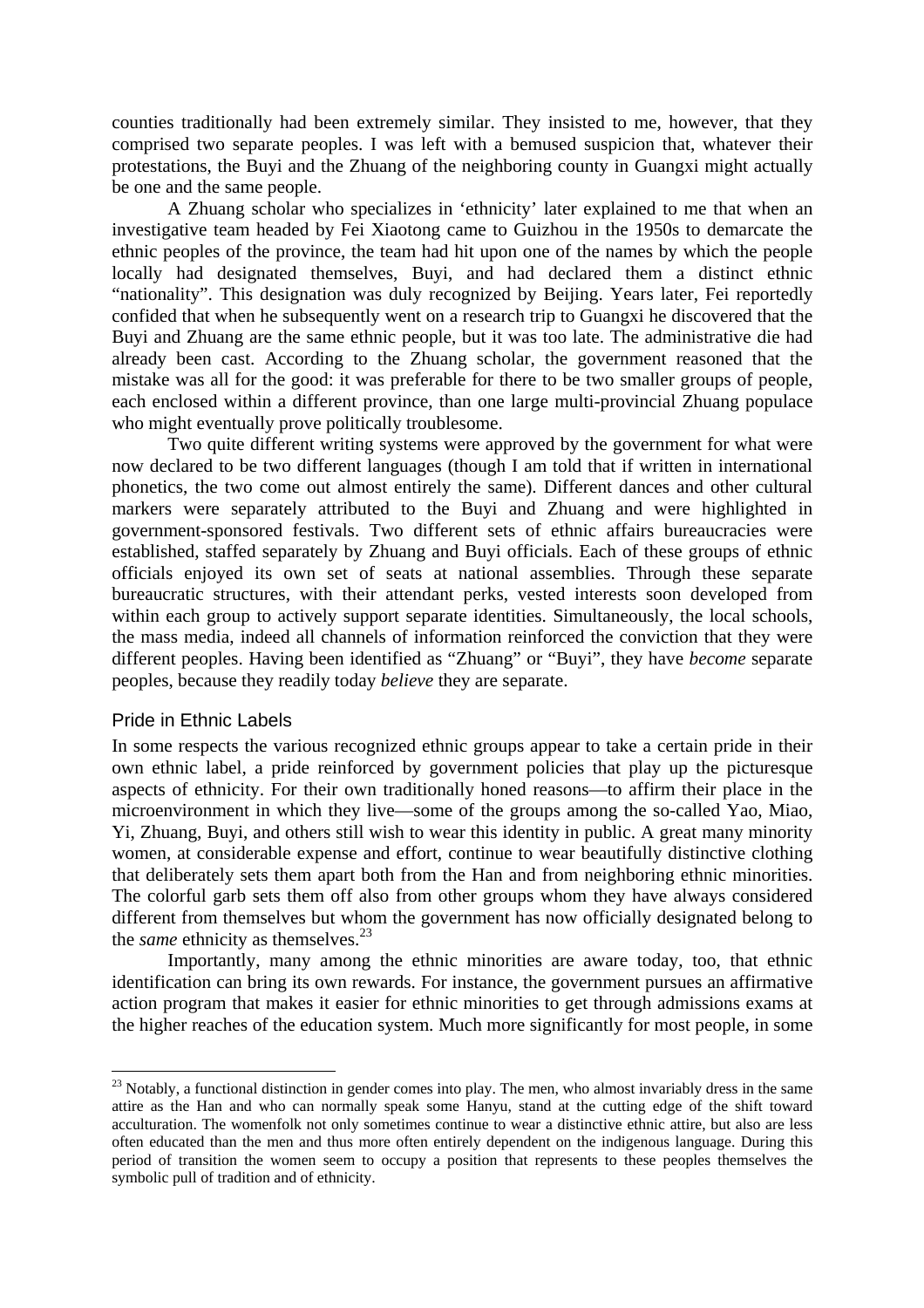districts and provinces the ethnic minorities can have one more child than the Han under the government's birth-control program.[24](#page-13-0)

Thus, two factors have combined to produce a new willingness to identify oneself as being of non-Han birth: (i) pressures to conform to Han ways have lessened with the breakup of the socialist collectives, and (ii) an affirmative action program presently is being pushed by the government. In the 1982 census, a great many minority households that had been largely assimilated to Han ways declared themselves to be Han. In the 1990 census, however, many of those same households claimed an ethnic-minority identity. In many cases, the children of mixed Han/non-Han homes, even in urban China, are declaring themselves to be of minority status in order to take advantage of educational and child-bearing opportunities. The census statistics for the ethnic peoples from the southwest show that in 1982 five million people had identified themselves as Miao; in the 1990 census, 7,400,000 declared themselves as such, a 47% leap. In 1982, 1.4 million people had declared themselves to be Yao; in 1990, 2.1 million identified themselves as Yao, an astonishing climb of 52%. Those who identified themselves as Li jumped by 36%; the numbers for the Bai leaped by  $41\%$ <sup>25</sup>

Natural increases in population cannot account for such steep increases. In most cases, the minority peoples have been restricted to one more child per family than the Han—in rural areas three children rather than two. Nationally, the Han population grew by 10.8% from 1982 to 1992, and so it can be estimated that the natural rate of increase among the ethnic peoples did not exceed 15–20%.

In some cases, the new surge of ethnic self-identity has led to a cultural revival and a reaffirmation of roots. This does not seem to be true of the peoples I interviewed, but in a personal communication, Stevan Harrell, who has studied the Nuosu, relates that among the two million Nuosu of the Liangshan region of Sichuan, not far from the border with Yunnan, a grassroots cultural revival is under way, now that the fetters of the Maoist era have been removed. These Nuosu people (who are designated by the government as part of the Yi) have continued throughout to practice their native religion; as a cultural marker, not just the women but also the men dress conspicuously differently from the Han (something I did not observe among any other people); and they have devised a school curriculum using the Nuosu written language. One distinguishing feature of the Nuosu is that they predominantly live as a contiguous block of people, not intermingled with villages of other ethnic groups. This may well explain why they have been able to retain and rejuvenate their culture in these varied ways.

During my travels, I did encounter a cultural revival of a very different sort. During the past century, missionaries had converted large numbers of Miao to Christianity, and in Guizhou Province I witnessed a vast outpouring of Miao for Sunday worship. To be sure, a purist would not consider this Christian religiosity to be evidence of an indigenous Miao cultural revival, but it nonetheless it is clearly a reaffirmation of Miao distinctiveness in that region of Guizhou—through a world religion that, akin to Tibetan Buddhism and Hui Islamic

<span id="page-13-0"></span> $24$  The numbers of children that an ethnic minority are permitted to have seems to depend upon how anxious a provincial government is to keep population growth under control. In Yunnan Province, the minority communities that I visited are only allowed to have two children without suffering a fine, the same number of children as are allowed to rural Han families in Yunnan. In Hainan Province, in contrast, the indigenous Li are normally allowed one more child than the Han: a Li farmer is allowed three children, one more than a Han farmer; a Li state-farm worker or city dweller is allowed two children, again one more than his or her Han workmate. (In practice, the poorest Li farmers in the villages I visited tend to have 4–5 children. Among other things, they are too impoverished to be vulnerable to fines or other sanctions.)

<span id="page-13-1"></span><sup>&</sup>lt;sup>25</sup> For a Table showing the minority-population figures from the two censuses, see *Beijing Review*, December 24, 1990, p. 30.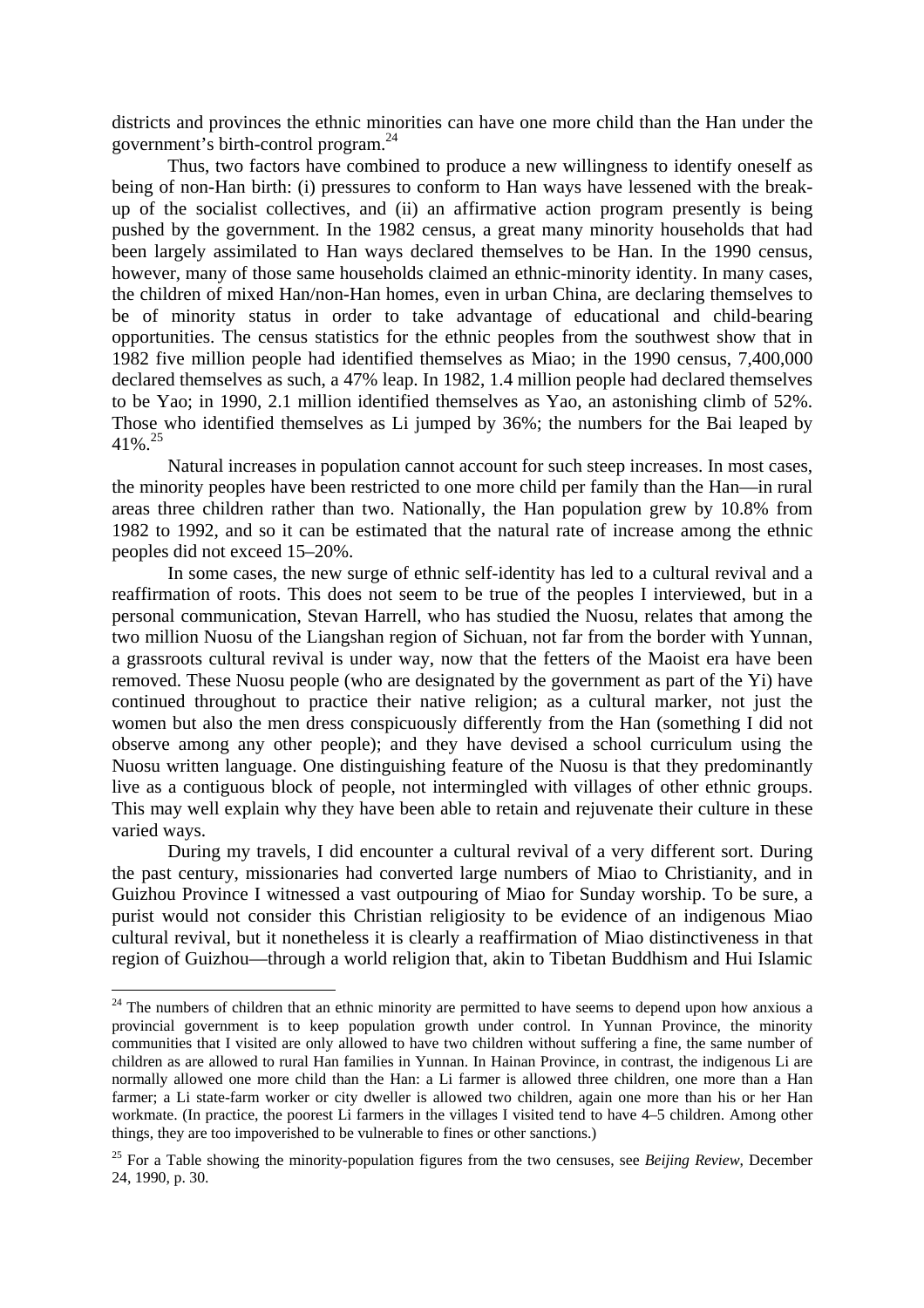beliefs, can be counterpoised to Han claims of superiority. Questions of "cultural revival" can be complicated indeed.

In a great many other cases, however, the "cultural revival" that has become evident in China's southwest appears to be largely an artifice of the political and intellectual elites of the ethnic minorities for their own strategic purposes, without much grassroots support or participation. The anthropologist Emily Chao has studied the effort by state-financed Naxi intellectuals to transcribe and glorify the indigenous *dongba* religious culture, and she has discovered that

the promotion of *dongba* culture is not a grassroots phenomenon … Today the *dongba* culture is safely dead for the vast majority of the Naxi population and is even declining in the remote mountain villages on the periphery of Naxi territory. It is something to be exhibited at the institute's museum, a prestigious item to be stored and interpreted … [T]he representation of a distinctly Naxi identity, as separate from a shared Chinese identity, placed [state-financed] Naxi nationalists at odds with the broader Naxi public, who had come to see themselves as indistinguishable from the Chinese. With the revival of popular Chinese religious observances among town and lowland Naxi, popular culture is again being aligned with a broader Chinese cultural identity[.26](#page-14-0)

Louisa Schein has discovered from her work in a largely Miao county in Guizhou that the much-vaunted reinvigoration of costumed Miao women's song and dance programs similarly reflects the ethnic elite's projection of Miao culture for its own strategic and emotional uses. It is not so much a grassroots movement among ordinary Miao people.<sup>[27](#page-14-1)</sup>

#### Protection and Dispossession

 $\overline{a}$ 

It is evident that two cross-cutting trends have been at work. On the one side, people from the southwestern ethnicities have a reason—an increasingly strong reason—to identify themselves as such, even when their particular ethnic designation has been invented, wittingly or unwittingly, by the state. This is particularly true among the political and educated elites of these minority groups. Yet at the same time, most of the ethnic-minority populace have increasingly taken on the attributes of local Han culture. And in doing so, at the very same time as they maintain a minority 'ethnic' label, many of those who are from poorer groups are seen by others, and by themselves, as a type of lower-class Chinese, with Han-like, but lower-class Han-like ways.

Notwithstanding the prejudices of many Han officials and the arbitrary manner in which minorities have been categorized, it should not be concluded that the Chinese government is guilty of discriminating against or knowingly harming the interests of these peoples. In fact, in contrast to Beijing's record in Tibet, Xinjiang, and Inner Mongolia, the Chinese authorities deserve credit for handling relations with the ethnic groups of China's southwest more humanely than most of the nations of Southeast Asia have treated their own minority populations. Whatever the flaws, the Chinese government has generally followed a program in the southwest that respects ethnic traditions, or more specifically ethnic folkways,

<span id="page-14-0"></span><sup>&</sup>lt;sup>26</sup> Emily Chao, "Hegemony, Agency, and Re-presenting the Past: The Invention of Dongba Culture among the Naxi of Southwest China", in *Negotiating Ethnicities in China and Taiwan*, ed. Melissa J. Brown, pp. 216, 217, 235.

<span id="page-14-1"></span><sup>&</sup>lt;sup>27</sup> Schein writes, e.g., "It must be stressed that Miao elites not only facilitated *Han* consumption of their culture as embodied by their women, but also engaged in a kind of ritualized objectification in which they themselves partook of reified representations of their own 'traditions'. This was especially common among those who had left the countryside and, living among the majority, separated in space from their home villages, had begun to cultivate a kind of romantic nostalgia for essentialized versions of their forgotten culture. The chief symbol of this still-recoverable past was the richly adorned Miao girl, usually in song." ("Gender and Internal Orientalism in China", p. 86).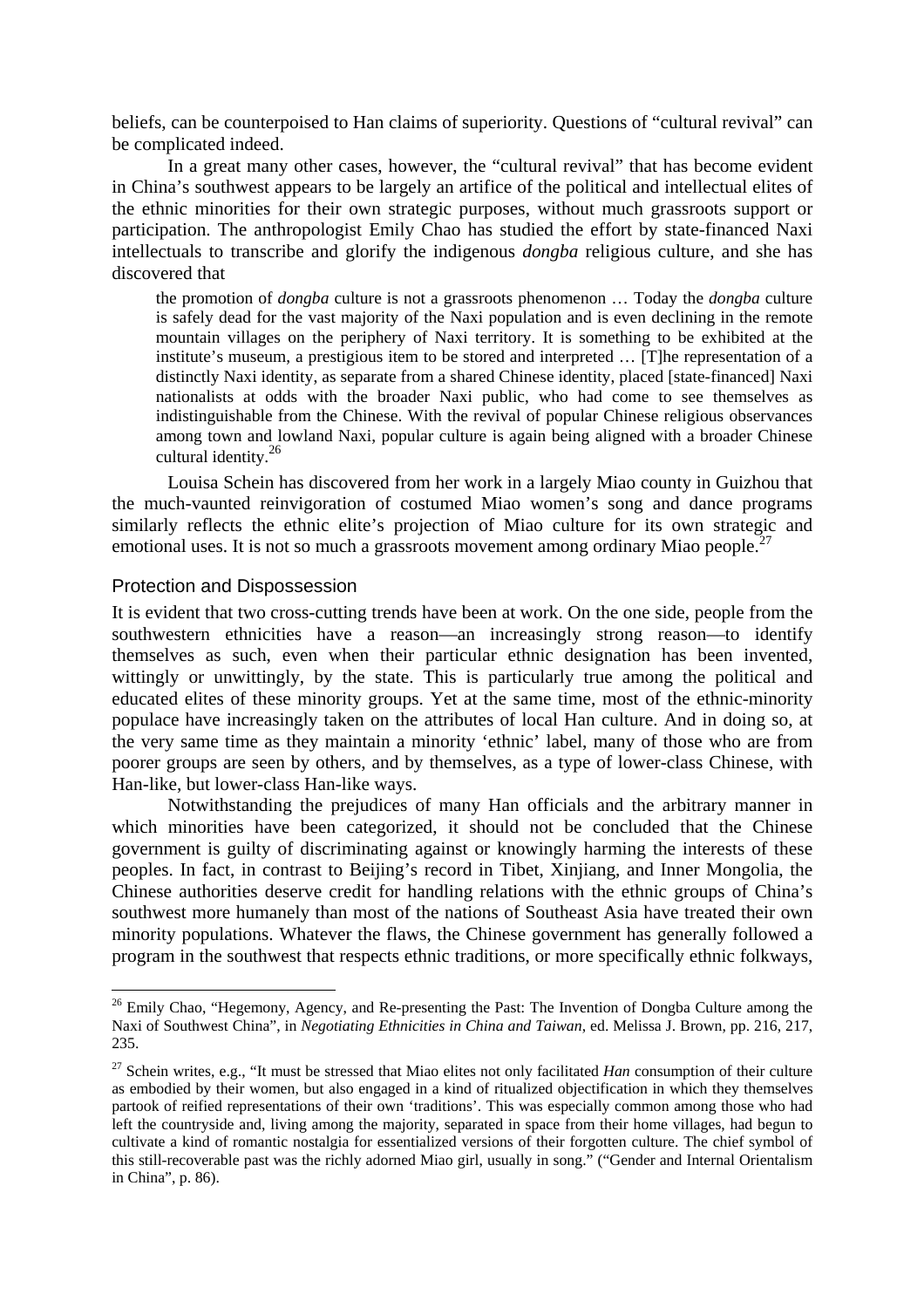and has even earmarked funding to promote the retention of the ethnic groups' dance, languages, and other cultural markers. Perhaps more importantly, the government has provided the minorities with state-sponsored advantages in the shape of affirmative action programs. Simultaneously, through the school system and a variety of other means, efforts have been directed toward the *de facto* cultural assimilation of all of these groups, at a pace far outstripping any previous period of Chinese history; but even this can be considered a well-meaning effort, one that, in many cases, enjoys the cooperation of the local minorities.

Significantly, too, the very shape of local administration and of land ownership helps to protect the minorities from being dispossessed of their lands by commercially astute Han, as had occurred so often previously in history. The system of state farms no longer is expanding (and indeed some in the southwest have all but collapsed and the land there returned to villages and families for their own use). At the same time, in all of the villages that lie outside the boundaries of state farms, the administrative shell of the previous collective era has been retained. This means that while farmers cultivate their land privately, the land continues to "belong" to the hamlet or village, and cannot readily be sold away to Han immigrants and entrepreneurs.

In the Tuanjie [Unity] Yi-Bai Autonomous Township, a former commune in Yunnan that I visited for several days, non-Han people comprise more than two thirds of the population, and the word "Autonomous" in the title provides an assurance that some of the leading posts are reserved for people of non-Han origin. The township Party Secretary is a Bai, and the township administrative head is an Yi. Since land ownership ultimately rests with the township and its constituent villages, it would require the collusion of such local leaders to alienate fields and pasturelands from local use and transfer them to Han outsiders. This serves as a brake on land dispossession in cases where, say, destitute households among the local Yi individually might otherwise be vulnerable.

In the present economic climate, however, even this local administrative and land ownership structure does not always suffice to protect a local ethnic population from dispossession. In late 1993 1 spent a week in the countryside of Ledong County, Hainan Province, a ruggedly beautiful landscape of rolling hills that would be a perfect setting for large-scale tropical fruit production. But the local Li populace, who inhabit all of the hill acreage, are starved of capital and so are in no position to develop, fertilize and irrigate largescale commercial fruit orchards. Li officials in one entirely Li township told me that they had no way of making use of the township's 20 000 *mu* of hill land (6½ thousand acres), and so were in the midst of negotiating a very long-term lease of 15,000 *mu* of the land—at a surprisingly small annual rent—to a semi-private enterprise titled the Chinese Mango Co., Inc. This company was reportedly also looking to take over an additional 30,000 *mu* elsewhere in the county.

In another entirely Li township that was desperate to find a way to keep paying the salaries of its local cadres and teachers, an entrepreneurial state-owned company had recently leased for 50 years—again at a dirt-cheap price—a block of hill land that local Li farmers had been planting with crops. In keeping with Han prejudices, the company had brought in a group of Han farmers from Manchuria, who presumably knew nothing about tropical fruit production, to develop the orchards, leaving the local Li under-employed and without access to needed land. At yet another site in the county, a county-government-owned enterprise had contracted out a swath of Li hill country and had hired unemployed Han from the county capital to plant the new orchards rather than the local Li. Whatever the safeguards of central government policy and local administrative structures, the pull of historical trends and Han prejudice is once again at work. This time it is in the shape of agri-business, gradually dispossessing minority hill farmers in favor of Han commercial interests.